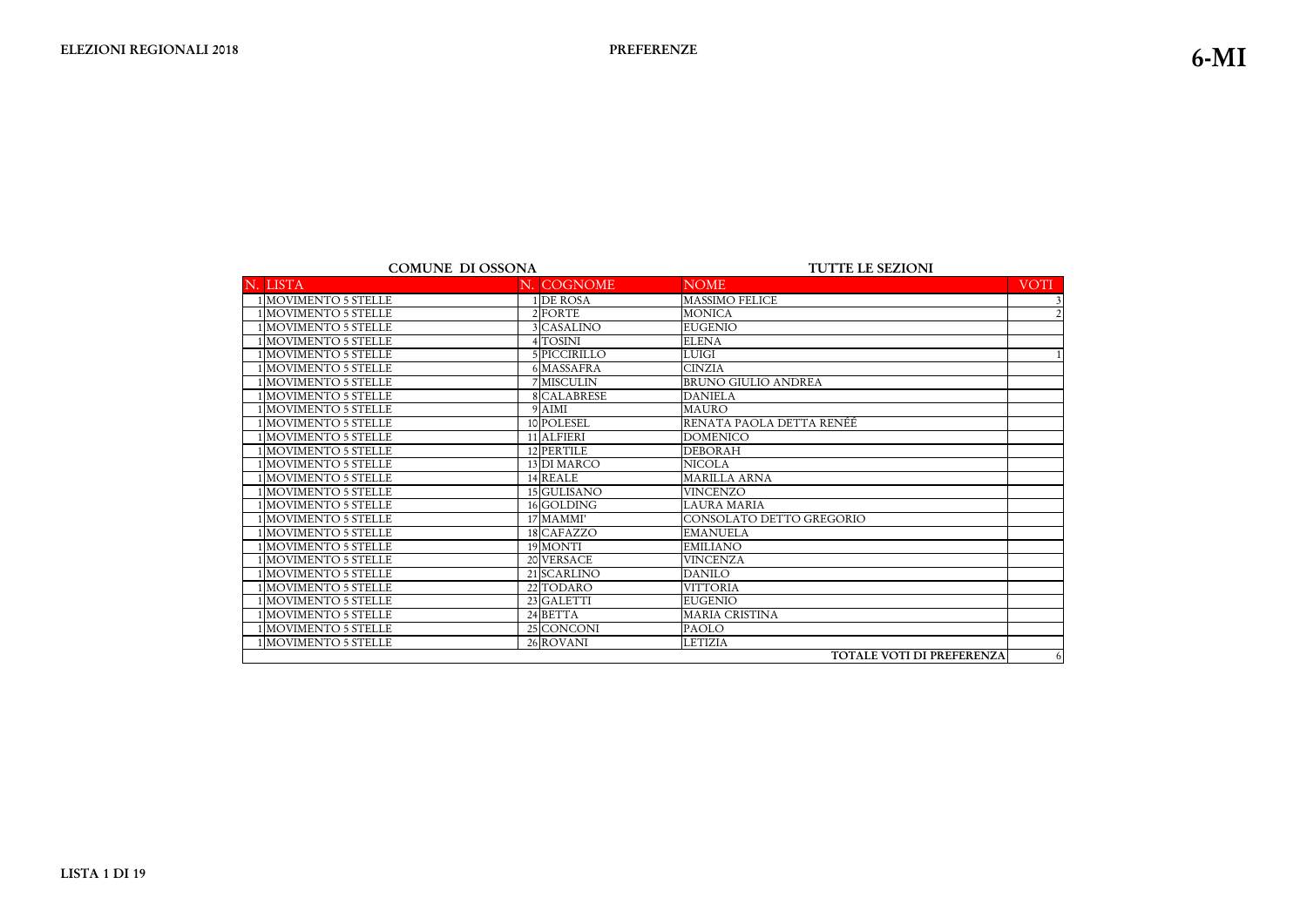#### **TUTTE LE SEZIONI**

| <b>LISTA</b>             | N. COGNOME                      | <b>NOME</b>                      | <b>VOTI</b>    |
|--------------------------|---------------------------------|----------------------------------|----------------|
| 2 LIBERI E UGUALI        | 1 ROSATI                        | <b>ONORIO</b>                    |                |
| 2 LIBERI E UGUALI        | 2 SEREKE                        | RAHEL DETTA RACHELA              |                |
| 2 LIBERI E UGUALI        | 3 BALOTTA                       | <b>DARIO</b>                     |                |
| 2 LIBERI E UGUALI        | 4 CALZA                         | PIA LUIGIA                       | 6              |
| 2 LIBERI E UGUALI        | 5 BARBATO                       | <b>ANGELO</b>                    |                |
| 2 LIBERI E UGUALI        | 6 GIANNETTI                     | <b>VITTORIA</b>                  |                |
| <b>2 LIBERI E UGUALI</b> | 7 CALAMINICI                    | <b>ARTURO</b>                    |                |
| 2 LIBERI E UGUALI        | 8 IANNUZZI                      | <b>ELENA HILEG</b>               |                |
| 2 LIBERI E UGUALI        | <b>9 DELLA ROVERE</b>           | <b>ROBERTO</b>                   |                |
| 2 LIBERI E UGUALI        | 10 MIANI                        | <b>LAURA</b>                     |                |
| 2 LIBERI E UGUALI        | 11 GERVASI                      | <b>COSIMO ANTONIO</b>            |                |
| 2 LIBERI E UGUALI        | 12 PENATI                       | <b>ANTONELLA</b>                 |                |
| 2 LIBERI E UGUALI        | 13 MATERA                       | <b>FRANCESCO</b>                 |                |
| 2 LIBERI E UGUALI        | 14 QUINTERO TUMBARELL DAIMARELY |                                  |                |
| 2 LIBERI E UGUALI        | 15 MEZZI                        | PIETRO                           |                |
| 2 LIBERI E UGUALI        | 16 RIGITANO                     | <b>RITA</b>                      | $\overline{2}$ |
| 2 LIBERI E UGUALI        | 17 NEGRI                        | <b>GIACOMO</b>                   |                |
| 2 LIBERI E UGUALI        | 18 RINALDI                      | <b>BENEDETTA</b>                 |                |
| 2 LIBERI E UGUALI        | 19 PERINI                       | <b>DARIO</b>                     |                |
| 2 LIBERI E UGUALI        | 20 SANGUINE                     | SABRINA CAROLINA                 |                |
| 2 LIBERI E UGUALI        | 21 RESCALDINA                   | <b>GIUSEPPE</b>                  | $\overline{2}$ |
| 2 LIBERI E UGUALI        | 22 VONO                         | <b>MARIA CATERINA</b>            |                |
| 2 LIBERI E UGUALI        | 23 RIGHETTI                     | MASSIMO VIRGILIO ALFREDO         |                |
| 2 LIBERI E UGUALI        | 24 ZACCARINI                    | <b>MONICA</b>                    |                |
|                          |                                 | <b>TOTALE VOTI DI PREFERENZA</b> | 10             |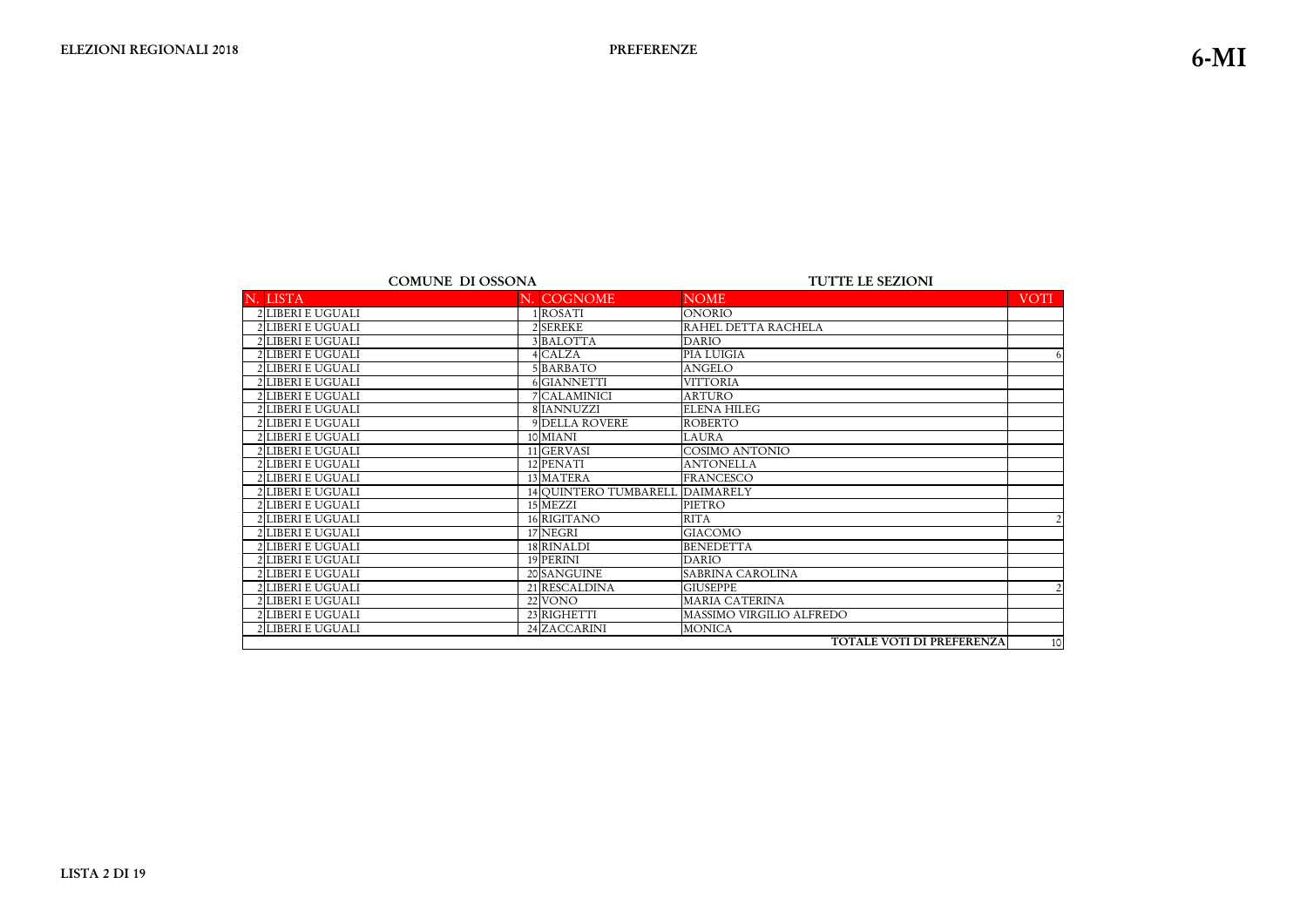| <b>COMUNE DI OSSONA</b>                                                  | <b>TUTTE LE SEZIONI</b>                |  |  |
|--------------------------------------------------------------------------|----------------------------------------|--|--|
| N. COGNOME<br><b>NOME</b><br><b>LISTA</b>                                | <b>VOTI</b>                            |  |  |
| 3 ITALIA EUROPA INSIEME<br><b>BINI</b><br><b>MAURIZIO</b>                |                                        |  |  |
| <b>ELENA EVA MARIA</b><br><b>3 ITALIA EUROPA INSIEME</b><br>2GRANDI      |                                        |  |  |
| 3 ITALIA EUROPA INSIEME<br>3 FEDRIGHINI<br><b>ENRICO DETTO FEDRI</b>     |                                        |  |  |
| 3 ITALIA EUROPA INSIEME<br><b>MARIA GIUSEPPINA</b><br>4BIUSO             |                                        |  |  |
| 3 ITALIA EUROPA INSIEME<br>5 CARULLI<br><b>MICHELE</b>                   |                                        |  |  |
| <b>3 ITALIA EUROPA INSIEME</b><br><b>ELISABETTA</b><br><b>6 BALDUINI</b> | $\overline{2}$                         |  |  |
| 3 ITALIA EUROPA INSIEME<br>7 BRANCA<br><b>PAOLO</b>                      |                                        |  |  |
| 3 ITALIA EUROPA INSIEME<br>8 BROI<br><b>IVANA</b>                        |                                        |  |  |
| 9 GIORDANELLI<br>3 ITALIA EUROPA INSIEME<br><b>MIRKO</b>                 |                                        |  |  |
| 3 ITALIA EUROPA INSIEME<br>10 GANINI<br><b>CRISTINA</b>                  |                                        |  |  |
| 3 ITALIA EUROPA INSIEME<br>11 GUASTAFIERRO<br><b>ALDO</b>                |                                        |  |  |
| 3 ITALIA EUROPA INSIEME<br>12 GENTILE<br><b>AMELIA</b>                   |                                        |  |  |
| 3 ITALIA EUROPA INSIEME<br>13 DE SIMONE<br><b>LORENZO</b>                |                                        |  |  |
| 3 ITALIA EUROPA INSIEME<br>14 MAPELLI<br><b>CLAUDIA</b>                  |                                        |  |  |
| 3 ITALIA EUROPA INSIEME<br>15 COLOMBO<br><b>JONATHAN</b>                 |                                        |  |  |
| 16 MANZINI<br>3 ITALIA EUROPA INSIEME                                    | FULVIA BRUNELLA ERMELINDA              |  |  |
| 3 ITALIA EUROPA INSIEME<br>17 VOLPE<br><b>ISIDORO</b>                    |                                        |  |  |
| 3 ITALIA EUROPA INSIEME<br><b>18 MANINI</b><br><b>STEFANIA</b>           |                                        |  |  |
| 3 ITALIA EUROPA INSIEME<br>19 ROSSI<br>GILBERTO DETTO GIBO               | 52                                     |  |  |
| 3 ITALIA EUROPA INSIEME<br><b>NICOLETTA</b><br><b>20 NAI</b>             |                                        |  |  |
| 21 CARLONI<br>3 ITALIA EUROPA INSIEME<br><b>BIAGIO</b>                   |                                        |  |  |
| 3 ITALIA EUROPA INSIEME<br>22 PAOLINI<br><b>ADRIANA</b>                  |                                        |  |  |
| 23 BROCCO<br><b>SEBASTIAN</b><br>3 ITALIA EUROPA INSIEME                 |                                        |  |  |
| 3 ITALIA EUROPA INSIEME<br>24 DANIELE<br><b>LUISA</b>                    |                                        |  |  |
|                                                                          | <b>TOTALE VOTI DI PREFERENZA</b><br>54 |  |  |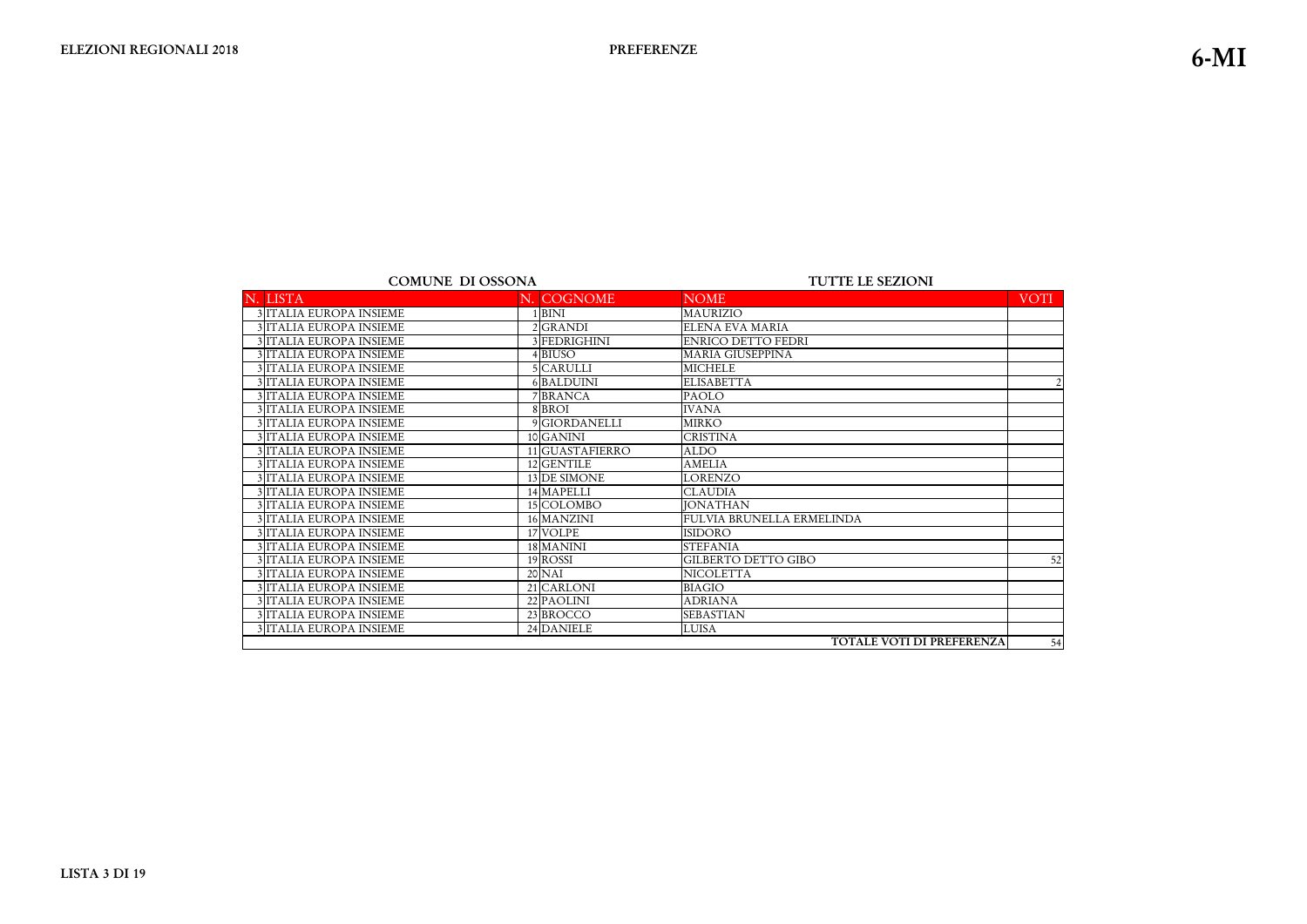|                          | <b>COMUNE DI OSSONA</b> |                        |                                | <b>TUTTE LE SEZIONI</b>          |             |
|--------------------------|-------------------------|------------------------|--------------------------------|----------------------------------|-------------|
| <b>LISTA</b>             |                         | N. COGNOME             | <b>NOME</b>                    |                                  | <b>VOTI</b> |
| 4 GORI PRESIDENTE        |                         | ARMELLONI              | <b>GIOVANNI BATTISTA</b>       |                                  | 9           |
| 4 GORI PRESIDENTE        |                         | 2 MAININI              | <b>DANIELA</b>                 |                                  |             |
| <b>4 GORI PRESIDENTE</b> |                         | 3GOLFARI               | <b>STEFANO</b>                 |                                  |             |
| 4 GORI PRESIDENTE        |                         | 4 FOSSATI              | <b>SILVIA ELENA ROSA MARIA</b> |                                  | 4           |
| <b>4GORI PRESIDENTE</b>  |                         | 5LANDONIO              | <b>ALBERTO</b>                 |                                  |             |
| <b>4GORI PRESIDENTE</b>  |                         | 6 STRADA               | <b>ELISABETTA</b>              |                                  |             |
| <b>4GORI PRESIDENTE</b>  |                         | 7 APUZZO               | <b>STEFANO</b>                 |                                  |             |
| <b>4GORI PRESIDENTE</b>  |                         | 8 CARRAFFA             | ROSALBA KETTI                  |                                  |             |
| 4GORI PRESIDENTE         |                         | 9 CATANIA              | <b>DIEGO</b>                   |                                  |             |
| <b>4GORI PRESIDENTE</b>  |                         | 10 COLOMBO             | <b>DANIELA</b>                 |                                  |             |
| 4GORI PRESIDENTE         |                         | 11 CATTANEO            | <b>GIANCARLO</b>               |                                  |             |
| <b>4 GORI PRESIDENTE</b> |                         | 12 CUSMAI              | <b>IMMACOLATA</b>              |                                  |             |
| 4 GORI PRESIDENTE        |                         | 13 DE PIRRO            | <b>MICHELE</b>                 |                                  |             |
| <b>4GORI PRESIDENTE</b>  |                         | 14 DELFINI             | <b>BARBARA</b>                 |                                  |             |
| <b>4GORI PRESIDENTE</b>  |                         | 15 DE SIMONI           | LUCA DETTO DINO                |                                  |             |
| <b>4 GORI PRESIDENTE</b> |                         | 16 MAZZEI              | <b>VIVIANA</b>                 |                                  |             |
| 4GORI PRESIDENTE         |                         | 17 DICHIO              | <b>MIRKO</b>                   |                                  |             |
| <b>4GORI PRESIDENTE</b>  |                         | 18 MELAZZINI           | ODETTA                         |                                  |             |
| 4GORI PRESIDENTE         |                         | 19 DONATI              | <b>ANDREA</b>                  |                                  |             |
| <b>4</b> GORI PRESIDENTE |                         | 20 MERONI              | <b>ELENA</b>                   |                                  |             |
| 4GORI PRESIDENTE         |                         | 21 MASIERO             | <b>ROBERTO</b>                 |                                  |             |
| <b>4GORI PRESIDENTE</b>  |                         | $\overline{22}$ RUZZON | <b>LIDIA KATIA</b>             |                                  |             |
| <b>4GORI PRESIDENTE</b>  |                         | 23 SENNA               | <b>ANDREA</b>                  |                                  |             |
| <b>4GORI PRESIDENTE</b>  |                         | 24 ULIVI               | <b>FRANCESCA</b>               |                                  |             |
| <b>4GORI PRESIDENTE</b>  |                         | 25 SESSA               | <b>MARCO</b>                   |                                  |             |
| 4 GORI PRESIDENTE        |                         | 26 VETRONE             | ORNELLA MARIA PAOLA            |                                  |             |
|                          |                         |                        |                                | <b>TOTALE VOTI DI PREFERENZA</b> | 15          |
|                          |                         |                        |                                |                                  |             |

**-ISTA 4 DI 19**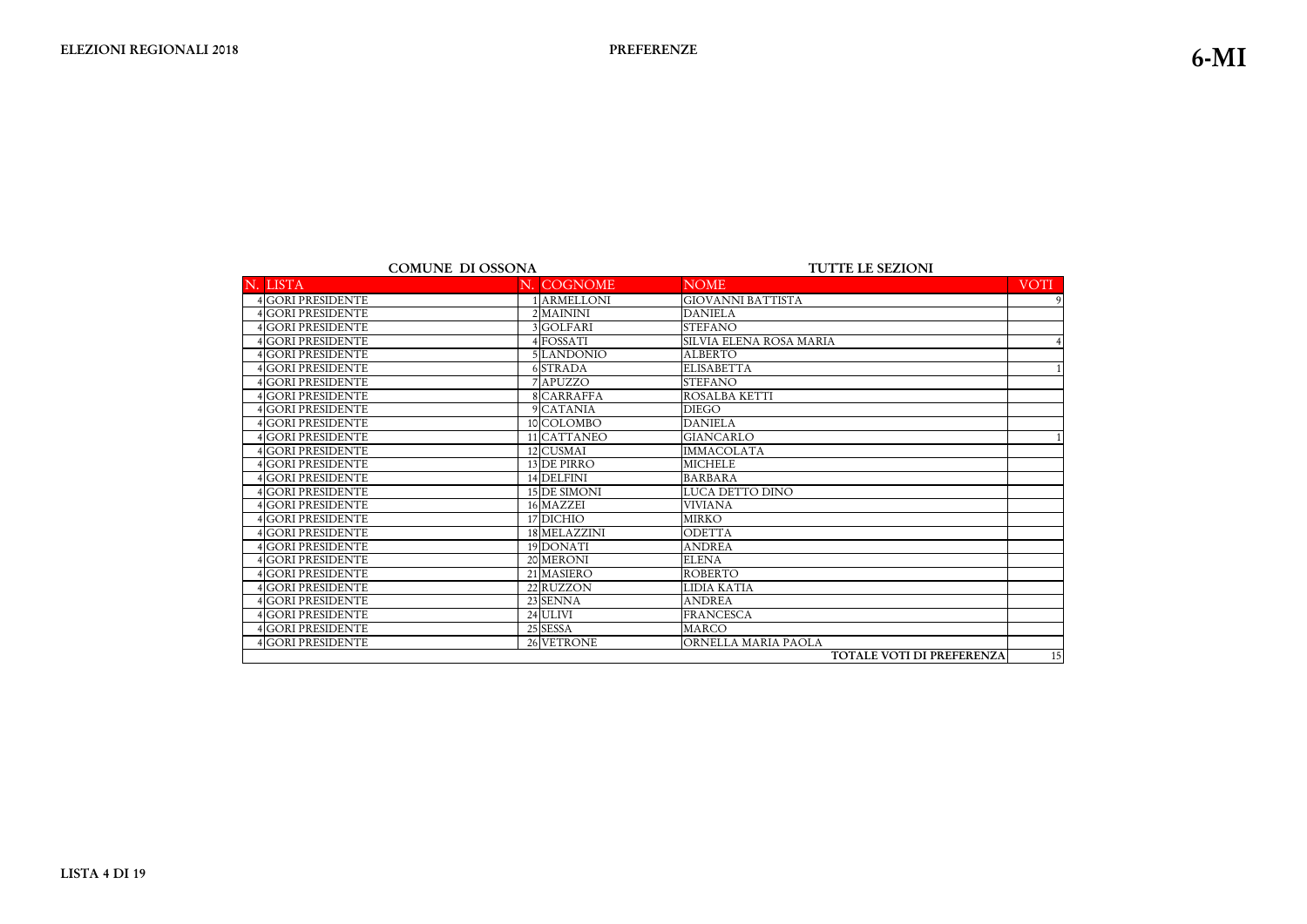| <b>COMUNE DI OSSONA</b>  |                        | <b>TUTTE LE SEZIONI</b>           |                |
|--------------------------|------------------------|-----------------------------------|----------------|
| N. LISTA                 | N. COGNOME             | <b>NOME</b>                       | <b>VOTI</b>    |
| 5 LOMBARDIA PROGRESSISTA | 1 CREMONESI            | <b>CHIARA</b>                     |                |
| 5 LOMBARDIA PROGRESSISTA | 2 GENTILI              | <b>DAVID</b>                      |                |
| 5LOMBARDIA PROGRESSISTA  | 3LONGONI               | <b>VITTORIA</b>                   |                |
| 5 LOMBARDIA PROGRESSISTA | 4 MAESTRONI            | <b>SERGIO ROMEO</b>               | 6              |
| 5 LOMBARDIA PROGRESSISTA | 5 MARTELLI             | <b>GIOVANNA</b>                   |                |
| 5 LOMBARDIA PROGRESSISTA | <b>6 MOHAMED MORSY</b> | RADWAN DAVIDE DETTO RADWAN DAVIDE |                |
| 5 LOMBARDIA PROGRESSISTA | 7 ROSSI                | <b>LUCIA</b>                      |                |
| 5 LOMBARDIA PROGRESSISTA | 8 MONARI               | <b>FRANCO DETTO DANIEL</b>        |                |
| 5 LOMBARDIA PROGRESSISTA | 9RUDISI                | <b>ILARIA</b>                     |                |
| 5 LOMBARDIA PROGRESSISTA | 10 ORELLANA            | <b>LUIS ALBERTO</b>               |                |
| 5 LOMBARDIA PROGRESSISTA | 11 TRAVERSA            | <b>ROSSELLA</b>                   |                |
| 5LOMBARDIA PROGRESSISTA  | 12 RODILOSSO           | <b>GIOVANNI DETTO GIANNI</b>      |                |
| 5 LOMBARDIA PROGRESSISTA | 13 TURRONI             | <b>ANNALISA DETTA PISA</b>        |                |
| 5 LOMBARDIA PROGRESSISTA | 14 ZUCCA               | <b>FRANCESCO</b>                  |                |
| 5 LOMBARDIA PROGRESSISTA | 15 AUDIA               | <b>LUCIA</b>                      |                |
| 5LOMBARDIA PROGRESSISTA  | 16 URSO                | <b>ROBERTO</b>                    |                |
| 5 LOMBARDIA PROGRESSISTA | 17 CALCATERRA          | <b>ANTONELLA</b>                  |                |
| 5 LOMBARDIA PROGRESSISTA | 18 BONIZZI             | <b>CARLO BASILIO</b>              |                |
| 5 LOMBARDIA PROGRESSISTA | 19 CAPURSO             | <b>STEFANIA</b>                   |                |
| 5 LOMBARDIA PROGRESSISTA | 20 BRANCA              | <b>PAOLO</b>                      |                |
| 5 LOMBARDIA PROGRESSISTA | 21 CARRERA             | <b>ORNELLA</b>                    |                |
| 5 LOMBARDIA PROGRESSISTA | 22 CIPOLLARO           | <b>IVANO</b>                      |                |
| 5 LOMBARDIA PROGRESSISTA | 23 DAWSON              | <b>SARA</b>                       |                |
| 5 LOMBARDIA PROGRESSISTA | 24 DOSSO               | <b>MATTEO</b>                     |                |
| 5 LOMBARDIA PROGRESSISTA | 25 FABBRI              | <b>LAURA</b>                      |                |
| 5 LOMBARDIA PROGRESSISTA | 26 FRACASSO            | <b>DAVIDE GIANLUCA</b>            |                |
|                          |                        | <b>TOTALE VOTI DI PREFERENZA</b>  | 6 <sup>1</sup> |

**-ISTA 5 DI 19**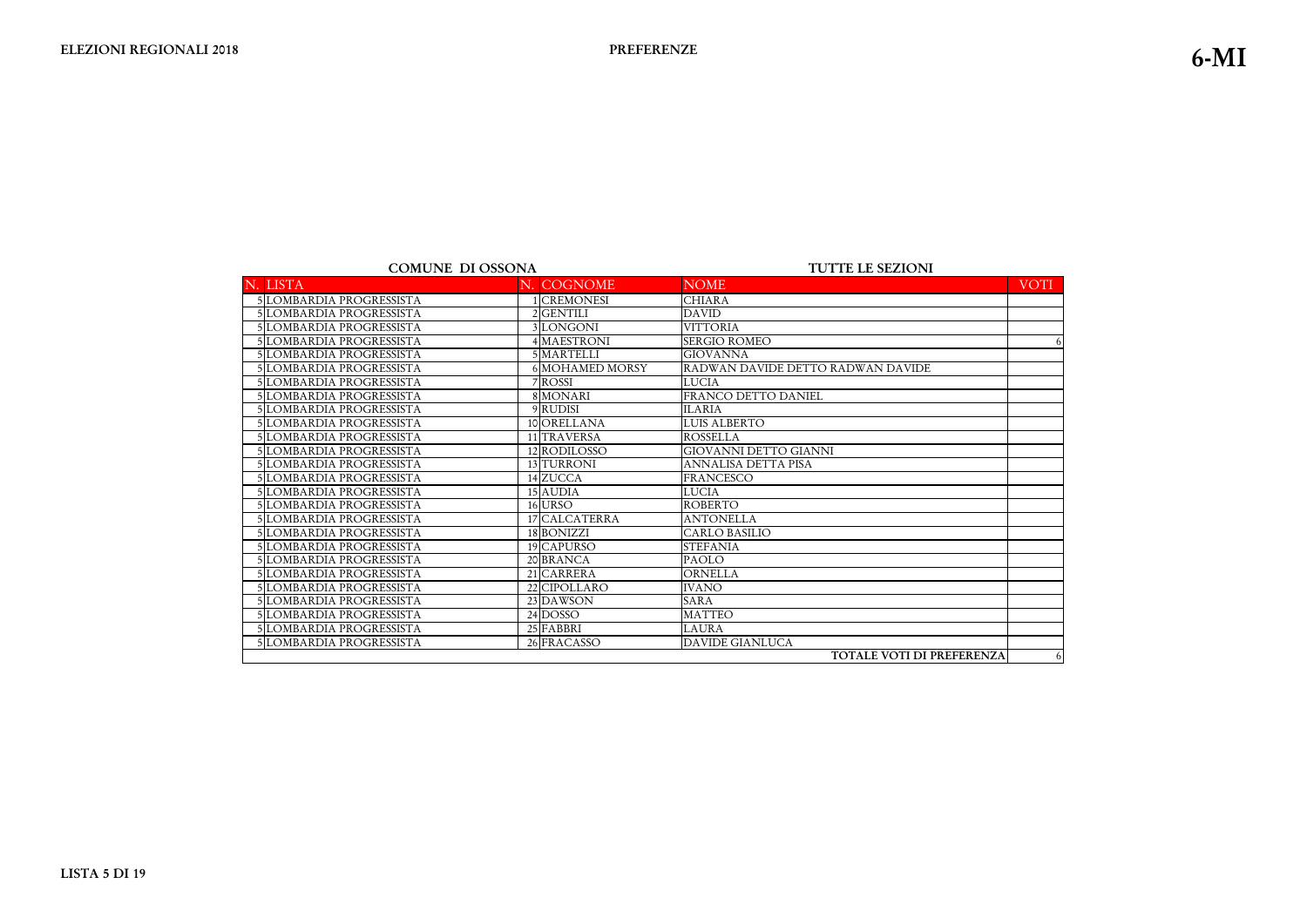|              | <b>COMUNE DI OSSONA</b> | <b>TUTTE LE SEZIONI</b>       |
|--------------|-------------------------|-------------------------------|
| N. LISTA     | N. COGNOME              | <b>NOME</b>                   |
| $6 + EUROPA$ | 1 FEDERICO              | <b>VALERIO</b>                |
| $6 + EUROPA$ | 2BONVICINI              | <b>BARBARA</b>                |
| $6 + EUROPA$ | 3BILOTTI                | <b>STEFANO</b>                |
| $6 + EUROPA$ | 4 COSSU                 | <b>PAOLA</b>                  |
| $6 + EUROPA$ | 5 BINDA                 | <b>FEDERICO</b>               |
| $6 + EUROPA$ | <b>6 DAL MONTE</b>      | <b>MARIA TERESA</b>           |
| $6 + EUROPA$ | 7 GUAIANA               | <b>YURI</b>                   |
| $6 + EUROPA$ | 8 FILIPPI               | MANUELA ALESSANDRA MARIA      |
| $6 + EUROPA$ | 9 MELLEY                | MASSIMILIANO                  |
| $6 + EUROPA$ | 10 GIANOTTI             | PAOLA MARIA                   |
| $6 + EUROPA$ | 11 MAGLIONE             | <b>FELICE LUCA</b>            |
| $6 + EUROPA$ | 12 IANNIELLO            | <b>FEDERICA</b>               |
| $6 + EUROPA$ | 13 PASQUARIELLO         | <b>FRANCESCO</b>              |
| $6 + EUROPA$ | 14 OLIVA                | <b>EMANUELA LUCIA</b>         |
| $6 + EUROPA$ | 15 PAZZINI              | <b>FABIO GUIDO DOMENICO</b>   |
| $6 + EUROPA$ | 16 PERES                | <b>BARBARA</b>                |
| $6 + EUROPA$ | 17 PORTO                | <b>GIOVANNI</b>               |
| $6 + EUROPA$ | 18 REGENI               | <b>AGATA</b>                  |
| $6 + EUROPA$ | 19 SANVITO              | <b>ANDREA</b>                 |
| $6 + EUROPA$ | 20 SCACCABAROZZI        | <b>MARTINA</b>                |
| $6 + EUROPA$ | 21 USUELLI              | MICHELE ANDREA ALFREDO        |
| $6 + EUROPA$ | 22 TRIOLA               | <b>SABRINA ARMANDA</b>        |
| $6 + EUROPA$ | 23 VENEZIANI            | <b>LEONARDO</b>               |
| $6 + EUROPA$ | 24 VIOLA                | SIMONA EMANUELA ANNA CAROLINA |
| $6 + EUROPA$ | 25 VECCHI               | <b>GIANCARLO</b>              |
| $6 + EUROPA$ | 26 ZEROSI               | <b>CRISTIANA</b>              |

TOTALE VOTI DI PREFEREN.

|             | <b>VOTI</b>               |
|-------------|---------------------------|
|             | $\overline{1}$            |
|             | $\overline{\overline{3}}$ |
|             |                           |
|             |                           |
|             |                           |
|             |                           |
|             |                           |
|             |                           |
|             |                           |
|             |                           |
|             |                           |
|             |                           |
|             |                           |
|             |                           |
|             |                           |
|             | $\mathbf 1$               |
|             |                           |
|             |                           |
|             |                           |
|             |                           |
|             |                           |
|             |                           |
|             |                           |
|             |                           |
|             |                           |
|             |                           |
| <b>ENZA</b> | 5                         |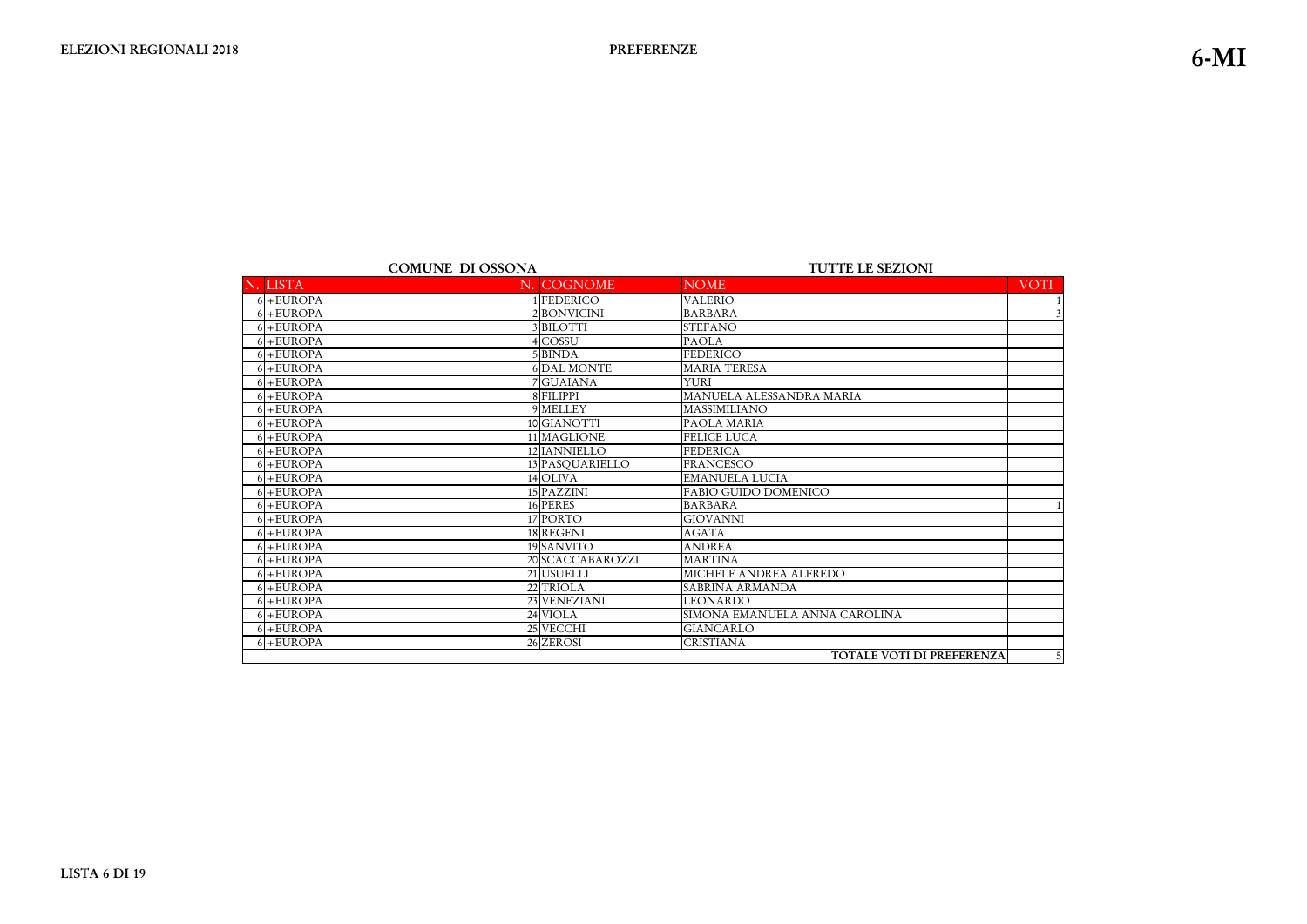#### **TUTTE LE SEZIONI**

| N. LISTA                            | N. COGNOME      | <b>NOME</b>                 | <b>VOTI</b> |
|-------------------------------------|-----------------|-----------------------------|-------------|
| 7 LOMBARDIA PER LE AUTONOMIE        | <b>ABAGNALE</b> | CARMINE DETTO ABBAGNALE     |             |
| <b>7 LOMBARDIA PER LE AUTONOMIE</b> | $2$ PAPA        | <b>DANIELA</b>              |             |
| 7 LOMBARDIA PER LE AUTONOMIE        | 3 BARLASSINA    | <b>EUGENIO PIETRO</b>       |             |
| 7 LOMBARDIA PER LE AUTONOMIE        | <b>OMINI</b>    | ANTONIA DETTA ANTONELLA     |             |
| 7 LOMBARDIA PER LE AUTONOMIE        | 5 FOCA'         | PASQUALINO MARIO DETTO LINO |             |
| 7 LOMBARDIA PER LE AUTONOMIE        | 6 CASTELLINI    | <b>MARIA</b>                |             |
| 7 LOMBARDIA PER LE AUTONOMIE        | 7 LOFANO        | <b>ANGELO</b>               |             |
| 7 LOMBARDIA PER LE AUTONOMIE        | 8 ELIA          | <b>AZZURRA</b>              |             |
| 7 LOMBARDIA PER LE AUTONOMIE        | 9 DANOVARO      | <b>BRUNO</b>                |             |
| 7 LOMBARDIA PER LE AUTONOMIE        | 10 ANTONIAZZI   | <b>NADIARITA</b>            |             |
| 7 LOMBARDIA PER LE AUTONOMIE        | 11 CASSANI      | <b>RENATO</b>               |             |
| 7 LOMBARDIA PER LE AUTONOMIE        | 12 FURFARO      | MARIA FRANCESCA SMERALDA    |             |
| 7 LOMBARDIA PER LE AUTONOMIE        | 13 MAZZOLA      | <b>CARLO ANTONIO</b>        |             |
| 7 LOMBARDIA PER LE AUTONOMIE        | 14 CRIVELLARO   | LAURA                       |             |
| 7 LOMBARDIA PER LE AUTONOMIE        | 15 COLOMBO      | <b>ROBERTO</b>              |             |
| 7 LOMBARDIA PER LE AUTONOMIE        | 16 POMPOSELLI   | <b>MARIA TERESA</b>         |             |
| 7 LOMBARDIA PER LE AUTONOMIE        | 17 TOTARO       | <b>STEFANO</b>              |             |
| 7 LOMBARDIA PER LE AUTONOMIE        | 18 SMITH        | DEBORAH DETTA SMIT          |             |
| 7 LOMBARDIA PER LE AUTONOMIE        | 19 ALLARIA      | STEFANO EUGENIO GIACOMO     |             |
| 7 LOMBARDIA PER LE AUTONOMIE        | 20 MUSELLA      | <b>RITA</b>                 |             |
| 7 LOMBARDIA PER LE AUTONOMIE        | 21 DE LEONARDIS | <b>OSCAR PIETRO</b>         |             |
| 7 LOMBARDIA PER LE AUTONOMIE        | 22 BARILE       | <b>PAOLA</b>                |             |
| 7 LOMBARDIA PER LE AUTONOMIE        | 23 SCHIRALDI    | <b>RICCARDO</b>             |             |
| 7 LOMBARDIA PER LE AUTONOMIE        | 24 CHAKIR       | HAKIMA DETTA GRAZIA         |             |
|                                     |                 | TOTALE VOTI DI PREFERENZA   | $\circ$     |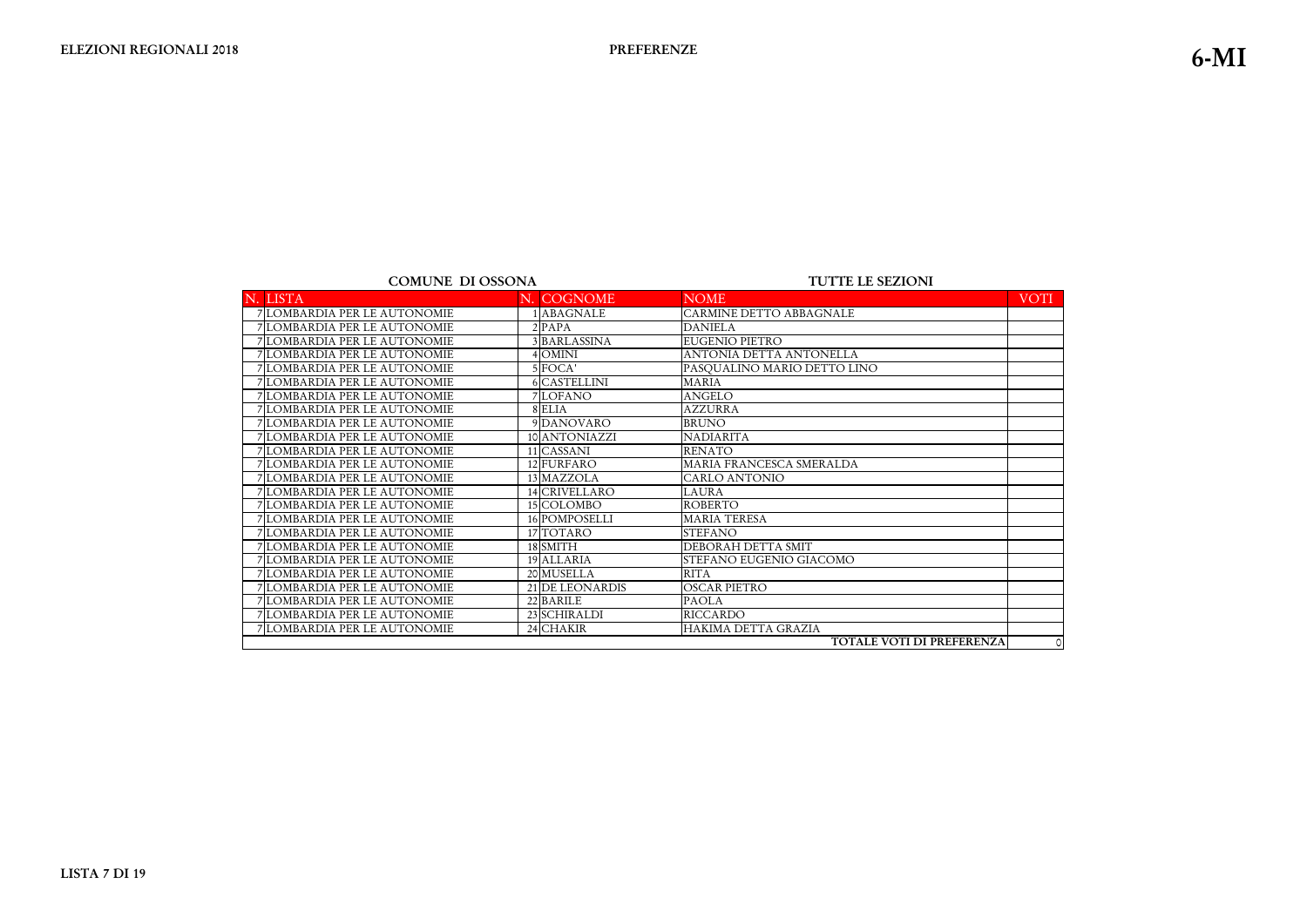|                          | <b>COMUNE DI OSSONA</b> |                     | <b>TUTTE LE SEZIONI</b>   |             |
|--------------------------|-------------------------|---------------------|---------------------------|-------------|
| N. LISTA                 |                         | N. COGNOME          | <b>NOME</b>               | <b>VOTI</b> |
| <b>8 CIVICA POPOLARE</b> |                         | <b>ALLI</b>         | <b>PATRIZIA</b>           |             |
| <b>8 CIVICA POPOLARE</b> |                         | $2$ DIMA            | PIERLUIGI                 |             |
| <b>8 CIVICA POPOLARE</b> |                         | 3 ALIBRANDI         | CINZIA DETTA LA SCRITTORA |             |
| <b>8 CIVICA POPOLARE</b> |                         | 4 GATTI             | <b>GABRIELE</b>           |             |
| <b>8 CIVICA POPOLARE</b> |                         | 5 ANTONELLI         | <b>PAOLA</b>              |             |
| 8 CIVICA POPOLARE        |                         | <b>6 GHELARDONI</b> | CARLO                     |             |
| <b>8</b> CIVICA POPOLARE |                         | 7 GHEZZI            | ANGELICA CRISTINA         |             |
| <b>8 CIVICA POPOLARE</b> |                         | 8 PISCITELLI        | <b>ANDREA</b>             |             |
| <b>8 CIVICA POPOLARE</b> |                         | 9 LIGAS             | <b>MARIA BONARIA</b>      |             |
| <b>8 CIVICA POPOLARE</b> |                         | 10 GUGLIELMO        | VITO ANTONIO              |             |
| <b>8 CIVICA POPOLARE</b> |                         | 11 ROSSI            | <b>ELENA</b>              |             |
| 8 CIVICA POPOLARE        |                         | 12 SACERDOTI        | MICHELE GUIDO             |             |
| <b>8</b> CIVICA POPOLARE |                         | 13 ROSSI            | <b>LUCIA</b>              |             |
| <b>8</b> CIVICA POPOLARE |                         | 14 PERSICO          | <b>ERIK</b>               |             |
| <b>8</b> CIVICA POPOLARE |                         | 15 ROVEDA           | <b>STEFANIA</b>           |             |
| <b>8</b> CIVICA POPOLARE |                         | 16 ZACCOUR          | <b>MARIO</b>              |             |
|                          |                         |                     | TOTALE VOTI DI PREFERENZA | $\circ$     |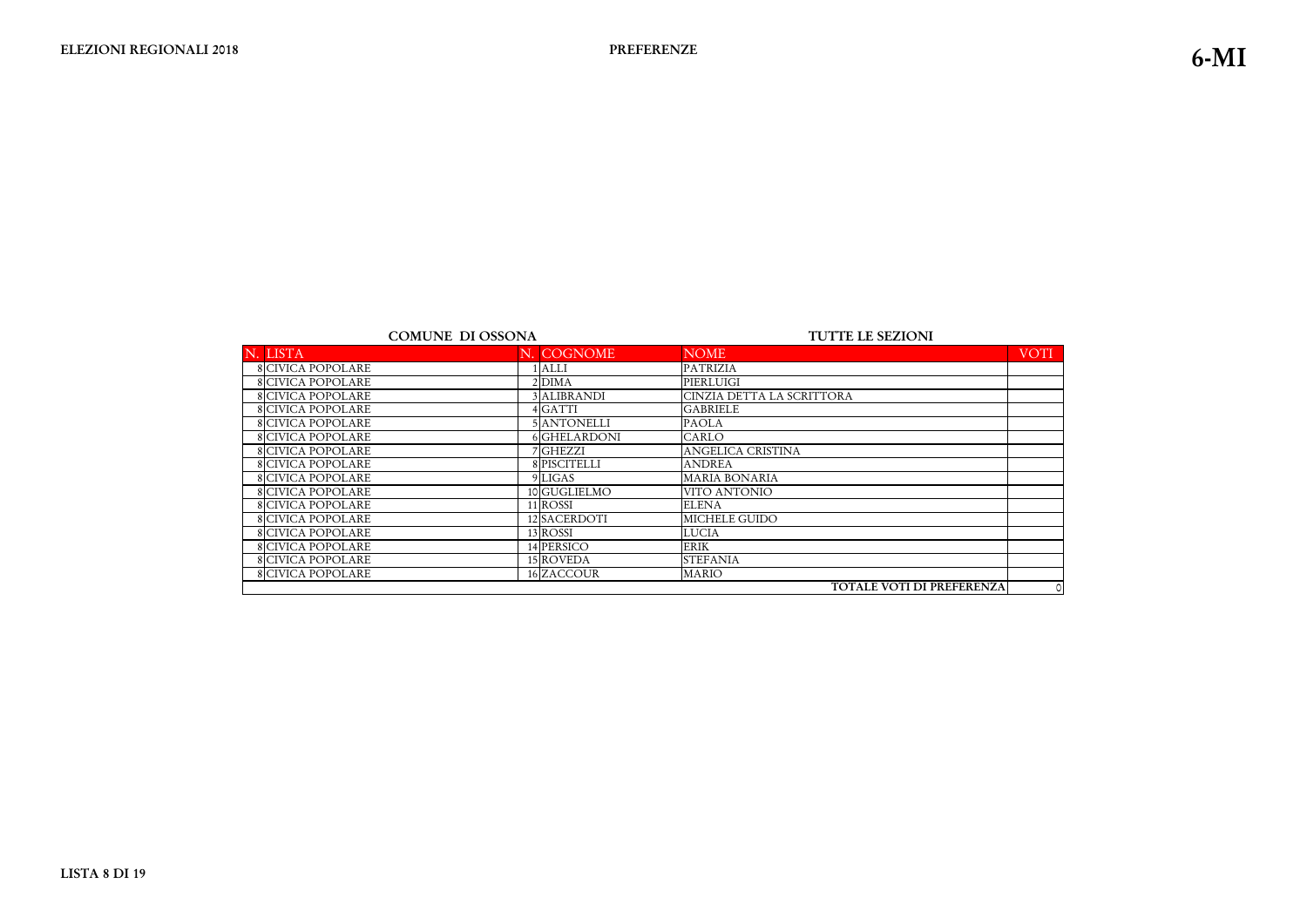|                       | <b>COMUNE DI OSSONA</b> | <b>TUTTE LE SEZIONI</b>                      |                |  |
|-----------------------|-------------------------|----------------------------------------------|----------------|--|
| N. LISTA              | N. COGNOME              | <b>NOME</b>                                  | VOTI           |  |
| 9 PARTITO DEMOCRATICO | 1BUSSOLATI              | PIETRO                                       | -41            |  |
| 9 PARTITO DEMOCRATICO | 2ROZZA                  | MARIA DETTA CARMELA DETTA CROZZA             |                |  |
| 9 PARTITO DEMOCRATICO | 3BORGHETTI              | CARLO                                        | 11             |  |
| 9 PARTITO DEMOCRATICO | 4BOCCI                  | <b>PAOLA</b>                                 |                |  |
| 9 PARTITO DEMOCRATICO | 5 PIZZUL                | <b>FABIO</b>                                 | $\overline{2}$ |  |
| 9 PARTITO DEMOCRATICO | 6 CROATTO               | <b>LORENA PAOLA</b>                          |                |  |
| 9 PARTITO DEMOCRATICO | 7 BASSI                 | <b>STEFANO</b>                               |                |  |
| 9 PARTITO DEMOCRATICO | 8 DE CENSI              | MARIA ANNA IN CASTAGNINO DETTA ANNA DE CENSI |                |  |
| 9 PARTITO DEMOCRATICO | 9BERTI                  | <b>EMILIO</b>                                | 10             |  |
| 9 PARTITO DEMOCRATICO | 10 DEL VECCHIO          | <b>TEA</b>                                   |                |  |
| 9 PARTITO DEMOCRATICO | 11 COLOMBO              | <b>GABRIELE</b>                              |                |  |
| 9 PARTITO DEMOCRATICO | 12 EL BOUHMI            | <b>KAOTER</b>                                |                |  |
| 9 PARTITO DEMOCRATICO | 13 DIENG                | <b>PAPA</b>                                  |                |  |
| 9 PARTITO DEMOCRATICO | 14 FIENGO               | MARIA SILVIA DETTA MERI                      |                |  |
| 9 PARTITO DEMOCRATICO | 15 FULGIONE             | <b>ALBERTO</b>                               |                |  |
| 9 PARTITO DEMOCRATICO | 16 HARAIGUE             | NADIRA DETTA NADIRA                          |                |  |
| 9 PARTITO DEMOCRATICO | $17$ GIUNGI             | ALESSANDRO GIUSEPPE ALFONSO                  |                |  |
| 9 PARTITO DEMOCRATICO | 18 IPPOLITI             | <b>ISABELLA</b>                              |                |  |
| 9 PARTITO DEMOCRATICO | 19 MONGUZZI             | <b>ANDREA</b>                                |                |  |
| 9 PARTITO DEMOCRATICO | 20 LANDONI              | <b>PIERA</b>                                 |                |  |
| 9 PARTITO DEMOCRATICO | 21 WAAS MODARAGE        | <b>CHARLES NIRANJAN</b>                      |                |  |
| 9 PARTITO DEMOCRATICO | 22 PICCOLO              | <b>CONCETTA SIMONA</b>                       |                |  |
| 9 PARTITO DEMOCRATICO | 23 SANNA                | <b>ROBERTO</b>                               |                |  |
| 9 PARTITO DEMOCRATICO | 24 ROCCA                | <b>LUCIA</b>                                 |                |  |
| 9 PARTITO DEMOCRATICO | $25$ ZINI               | <b>ALFREDO</b>                               |                |  |
| 9 PARTITO DEMOCRATICO | 26 SESTAGALLI           | <b>MARISA</b>                                | 128            |  |
|                       |                         | <b>TOTALE VOTI DI PREFERENZA</b>             | 197            |  |

|                       | <b>VOTI</b>     |
|-----------------------|-----------------|
|                       | $\overline{41}$ |
|                       | $\mathbf{1}$    |
|                       | $\overline{11}$ |
|                       |                 |
|                       | $\overline{2}$  |
|                       |                 |
|                       | $\mathbf 1$     |
| $\overline{\text{M}}$ |                 |
|                       | 10              |
|                       |                 |
|                       |                 |
|                       |                 |
|                       |                 |
|                       | $\mathbf{1}$    |
|                       |                 |
|                       |                 |
|                       | $\overline{1}$  |
|                       |                 |
|                       |                 |
|                       |                 |
|                       |                 |
|                       |                 |
|                       |                 |
|                       | $\overline{1}$  |
|                       |                 |
|                       | $\frac{1}{28}$  |
| IZA                   | 197             |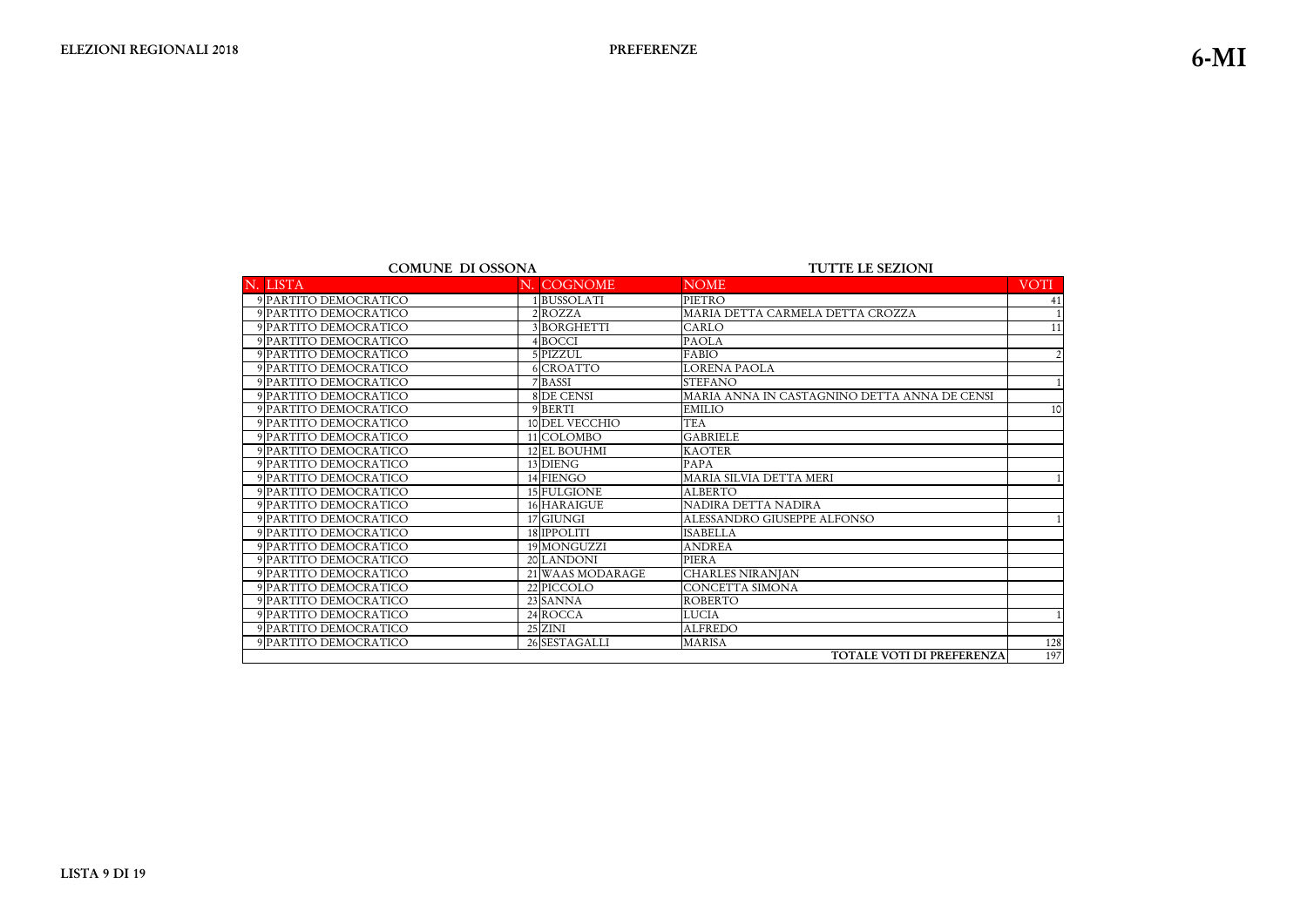| <b>COMUNE DI OSSONA</b> |                     | <b>TUTTE LE SEZIONI</b> |                                  |                |
|-------------------------|---------------------|-------------------------|----------------------------------|----------------|
|                         | N. LISTA            | N. COGNOME              | <b>NOME</b>                      | <b>VOTI</b>    |
|                         | 10 CASAPOUND ITALIA | 1TREFILETTI             | <b>MASSIMO EGIDIO</b>            |                |
|                         | 10 CASAPOUND ITALIA | 2 BRUSONI               | <b>ALESSANDRA</b>                |                |
|                         | 10 CASAPOUND ITALIA | 3 CORRADINI             | <b>LORENZO</b>                   |                |
|                         | 10 CASAPOUND ITALIA | 4 CAPOTOSTI             | <b>ROBERTA</b>                   | $\overline{4}$ |
|                         | 10 CASAPOUND ITALIA | 5 CARRIERO              | <b>GIACINTO VITO</b>             |                |
|                         | 10 CASAPOUND ITALIA | 6 LIGI                  | <b>ISABELLA</b>                  |                |
|                         | 10 CASAPOUND ITALIA | 7 DE BENEDITTIS         | <b>MATTEO</b>                    |                |
|                         | 10 CASAPOUND ITALIA | 8 CARCANO               | <b>LAURA GABRIELLA</b>           |                |
|                         | 10 CASAPOUND ITALIA | 9BOSETTI                | RENATO MARCELLO                  |                |
|                         | 10 CASAPOUND ITALIA | 10 ARALDI               | <b>STEFANIA</b>                  |                |
|                         | 10 CASAPOUND ITALIA | 11 LECCISI              | <b>GABRIELE GIUSEPPE</b>         |                |
|                         | 10 CASAPOUND ITALIA | 12 CEOLA                | ELEONORA MARIA CONSUELO          |                |
|                         | 10 CASAPOUND ITALIA | 13 FOGLIA               | <b>MAURO</b>                     |                |
|                         | 10 CASAPOUND ITALIA | 14 VIOLINI              | <b>CHIARA</b>                    |                |
|                         | 10 CASAPOUND ITALIA | 15 CAVALLI              | <b>LORENZO</b>                   |                |
|                         | 10 CASAPOUND ITALIA | 16 BARCA                | <b>ANTONELLA</b>                 |                |
|                         | 10 CASAPOUND ITALIA | 17 CASARI               | <b>STEFANO</b>                   |                |
|                         | 10 CASAPOUND ITALIA | 18 GALIMBERTI           | <b>MARTA</b>                     |                |
|                         | 10 CASAPOUND ITALIA | 19 GRIECO               | <b>GIOVANNI</b>                  |                |
|                         | 10 CASAPOUND ITALIA | 20 NEGRONI              | CINZIA MARIA GIOVANNA            |                |
|                         | 10 CASAPOUND ITALIA | 21 BINELLI              | <b>MAURIZIO</b>                  |                |
|                         | 10 CASAPOUND ITALIA | 22 GALLI                | <b>SIMONA</b>                    |                |
|                         | 10 CASAPOUND ITALIA | 23 FRASSY               | <b>MASSIMO STEFANO</b>           |                |
|                         | 10 CASAPOUND ITALIA | 24 D'ANGELO             | <b>GIORGIA</b>                   |                |
|                         | 10 CASAPOUND ITALIA | 25 D'AVANZO             | PELLEGRINO PINUCCIO              |                |
|                         | 10 CASAPOUND ITALIA | 26 LUCCA                | <b>MARA</b>                      |                |
|                         |                     |                         | <b>TOTALE VOTI DI PREFERENZA</b> | 6              |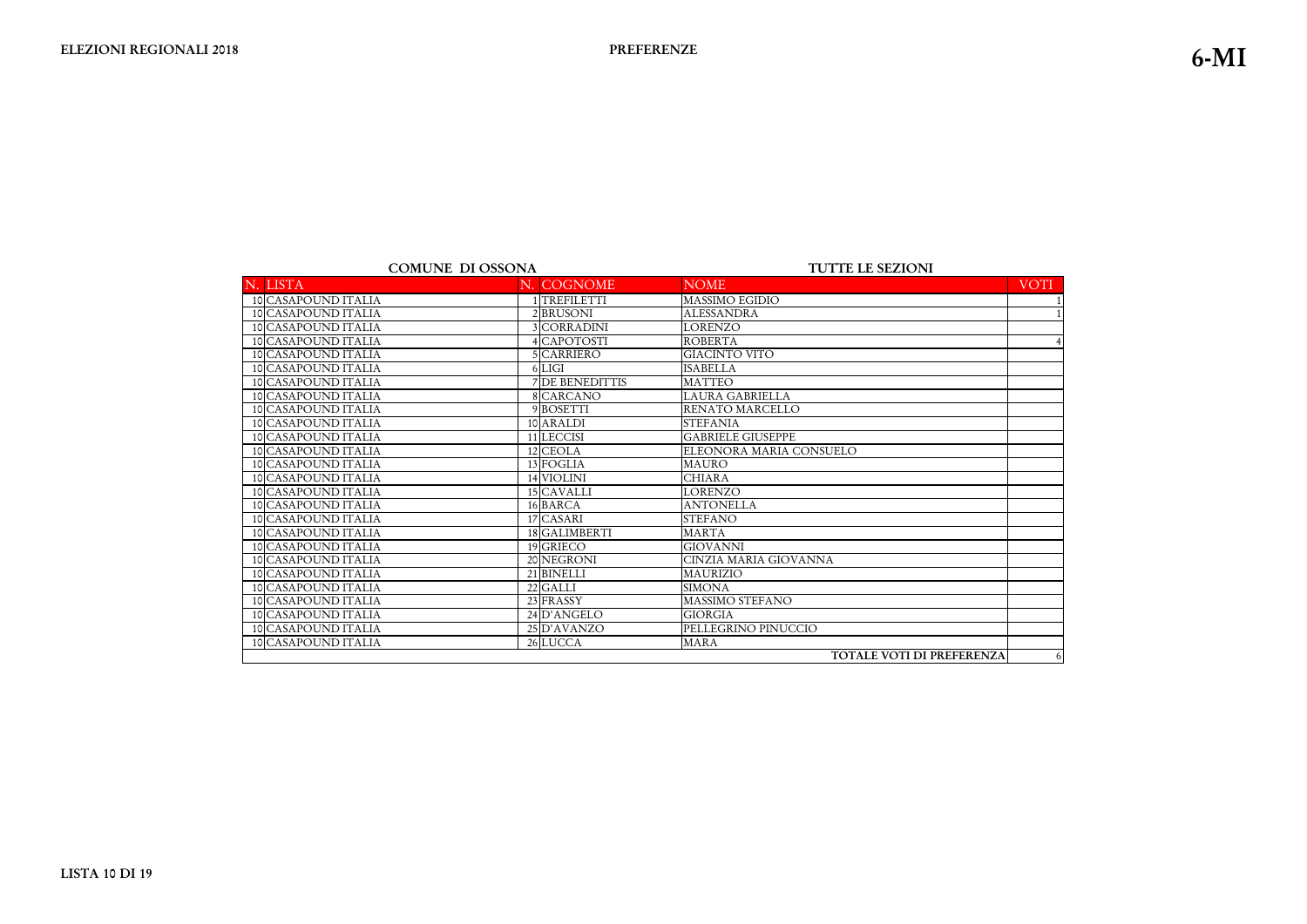| <b>COMUNE DI OSSONA</b> |                | <b>TUTTE LE SEZIONI</b>   |             |
|-------------------------|----------------|---------------------------|-------------|
| N. LISTA                | N. COGNOME     | <b>NOME</b>               | <b>VOTI</b> |
| 11 GRANDE NORD          | 1 ARRIGHINI    | <b>GIULIO</b>             |             |
| 11 GRANDE NORD          | 2 ARCHETTI     | <b>STEFANIA</b>           |             |
| 11 GRANDE NORD          | 3 BIANCHI      | <b>ALESSANDRO</b>         |             |
| 11 GRANDE NORD          | 4 BAILA        | <b>GIORGIA STENIA</b>     |             |
| 11 GRANDE NORD          | 5 BRAMBILLA    | MATTEO DETTO JACOPO       |             |
| 11 GRANDE NORD          | 6 BUGATTI      | <b>MONICA</b>             |             |
| 11 GRANDE NORD          | 7 MARROCCU     | <b>LORENZO</b>            |             |
| 11 GRANDE NORD          | 8 CASTELVEDERE | MARIAGRAZIA               |             |
| 11 GRANDE NORD          | 9 MIGLIORATA   | <b>MARIO VITTORIO</b>     |             |
| 11 GRANDE NORD          | 10 COLOMBI     | <b>ALESSIA</b>            |             |
| 11 GRANDE NORD          | $11$ POLONI    | <b>MARCO</b>              |             |
| 11 GRANDE NORD          | $12$ $D'ADDA$  | <b>MARIATERESA</b>        |             |
| 11 GRANDE NORD          | 13 REDOLFI     | <b>DAVIDE</b>             |             |
| 11 GRANDE NORD          | 14 DALL'ASTA   | <b>PAOLA</b>              |             |
| 11 GRANDE NORD          | 15 TREMOLADA   | <b>FLAVIO</b>             |             |
| 11 GRANDE NORD          | 16 FERRARI     | <b>ANNA</b>               |             |
| 11 GRANDE NORD          | 17 VALENTINO   | <b>ANGELO</b>             |             |
| 11 GRANDE NORD          | 18 RADAELLI    | <b>RAFFAELLA</b>          |             |
| 11 GRANDE NORD          | 19 ZELI        | PIERLUIGI                 |             |
| 11 GRANDE NORD          | 20 TONINELLI   | <b>RAFFAELLA</b>          |             |
|                         |                | TOTALE VOTI DI PREFERENZA | $\circ$     |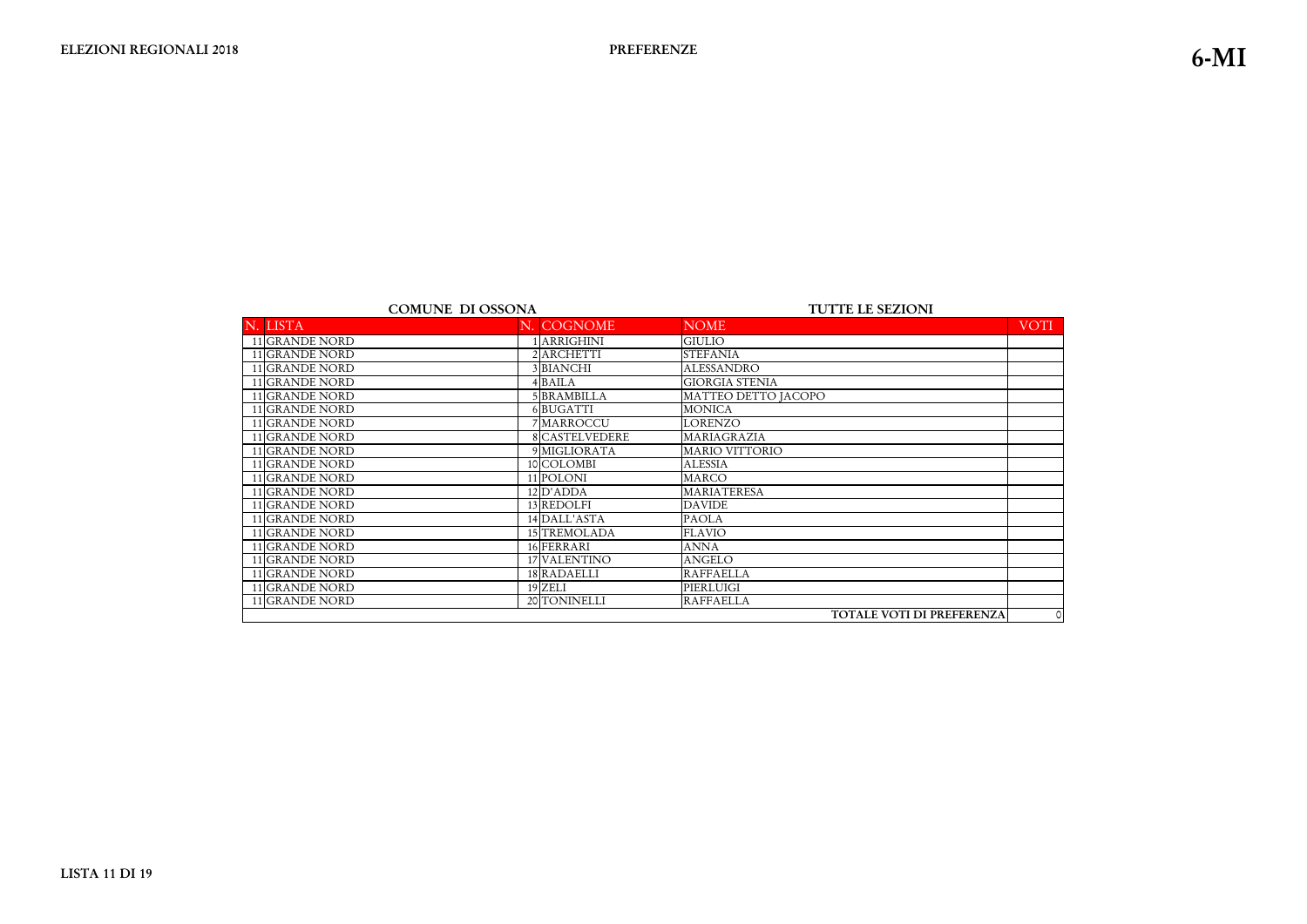| <b>COMUNE DI OSSONA</b>      |  | <b>TUTTE LE SEZIONI</b> |                                  |             |
|------------------------------|--|-------------------------|----------------------------------|-------------|
| N. LISTA                     |  | N. COGNOME              | <b>NOME</b>                      | <b>VOTI</b> |
| 12 SINISTRA PER LA LOMBARDIA |  | IGATTI                  | <b>MASSIMO ROBERTO</b>           |             |
| 12 SINISTRA PER LA LOMBARDIA |  | 2BARRANCA               | <b>ANTONELLA</b>                 |             |
| 12 SINISTRA PER LA LOMBARDIA |  | 3BELLI                  | <b>GIOVANNI DETTO GIANNI</b>     |             |
| 12 SINISTRA PER LA LOMBARDIA |  | 4 BLUMETTI              | <b>ROSELLA</b>                   |             |
| 12 SINISTRA PER LA LOMBARDIA |  | 5BERETTA                | <b>FULVIO MARIO</b>              |             |
| 12 SINISTRA PER LA LOMBARDIA |  | 6BOCCIARDI              | <b>SARAH</b>                     |             |
| 12 SINISTRA PER LA LOMBARDIA |  | 7 BONAZZOLI             | <b>IGOR DETTO IGOR</b>           |             |
| 12 SINISTRA PER LA LOMBARDIA |  | 8 DIONISIO              | <b>VALENTINA</b>                 |             |
| 12 SINISTRA PER LA LOMBARDIA |  | 9 BONETTI               | <b>MARIO</b>                     |             |
| 12 SINISTRA PER LA LOMBARDIA |  | 10 DISTEFANO            | ROSARIA RITA                     |             |
| 12 SINISTRA PER LA LOMBARDIA |  | 11 BRAMBILLA PISONI     | <b>ALESSANDRO GIUSEPPE</b>       |             |
| 12 SINISTRA PER LA LOMBARDIA |  | 12 FURNO'               | <b>CRISTINA</b>                  |             |
| 12 SINISTRA PER LA LOMBARDIA |  | 13 CESERANI             | <b>NORBERTO</b>                  |             |
| 12 SINISTRA PER LA LOMBARDIA |  | 14 MASTRONICOLA         | <b>SARA MARIA</b>                |             |
| 12 SINISTRA PER LA LOMBARDIA |  | 15 COLOMBO              | <b>GIORGIO</b>                   |             |
| 12 SINISTRA PER LA LOMBARDIA |  | 16 COLORU               | SONIA COSTANZA                   |             |
| 12 SINISTRA PER LA LOMBARDIA |  | 17 LA CORTE             | <b>CLAUDIO SILVIO</b>            |             |
| 12 SINISTRA PER LA LOMBARDIA |  | 18 MENAPACE             | <b>PATRIZIA</b>                  |             |
| 12 SINISTRA PER LA LOMBARDIA |  | 19 MAGGIO               | <b>DOMENICO</b>                  |             |
| 12 SINISTRA PER LA LOMBARDIA |  | 20 RE GARBAGNATI        | <b>LAURA</b>                     |             |
| 12 SINISTRA PER LA LOMBARDIA |  | 21 MARCHITELLI          | LUIGI PIETRO ROMANO DETTO GINO   |             |
| 12 SINISTRA PER LA LOMBARDIA |  | 22 ROSA                 | <b>NADIA</b>                     |             |
| 12 SINISTRA PER LA LOMBARDIA |  | 23 MASSARI              | <b>LUCA</b>                      |             |
| 12 SINISTRA PER LA LOMBARDIA |  | 24 ZECCHINI             | <b>RITA</b>                      |             |
|                              |  |                         | <b>TOTALE VOTI DI PREFERENZA</b> | $\circ$     |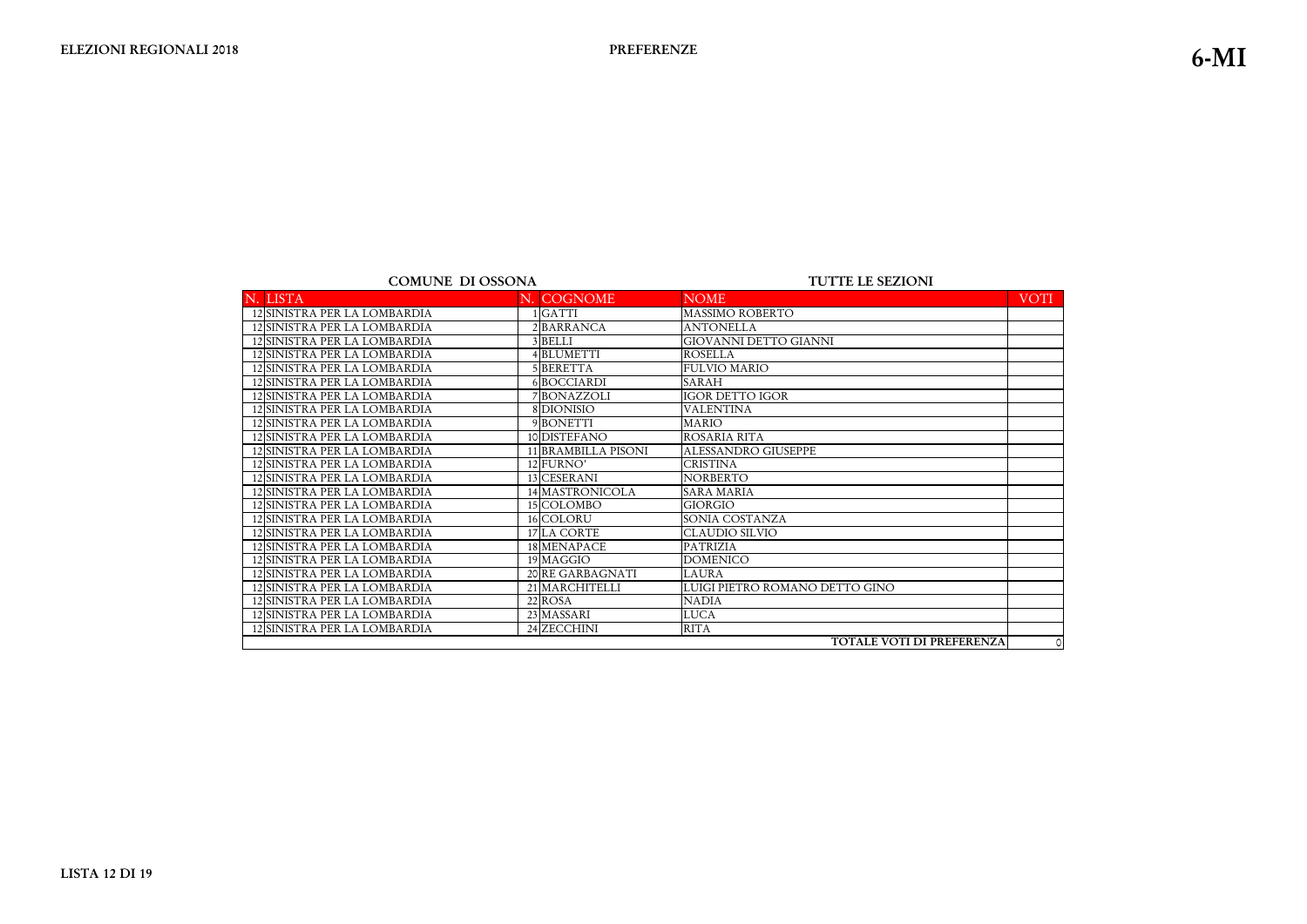|                        | <b>COMUNE DI OSSONA</b> | <b>TUTTE LE SEZIONI</b>                    |  |  |
|------------------------|-------------------------|--------------------------------------------|--|--|
| N. LISTA               | N. COGNOME              | <b>NOME</b>                                |  |  |
| 13 FORZA ITALIA        | 1 GALLERA               | <b>GIULIO</b>                              |  |  |
| 13 FORZA ITALIA        | 2 ALBERTI               | <b>ANNALISA</b>                            |  |  |
| 13 FORZA ITALIA        | 3 ALTITONANTE           | FABIO DETTO ALTI DETTO ALTISONANTE         |  |  |
| <b>13 FORZA ITALIA</b> | 4 SARDONE               | SILVIA SERAFINA DETTA NARDONE DETTA SILVIA |  |  |
| 13 FORZA ITALIA        | 5 COMAZZI               | <b>GIANLUCA MARCO</b>                      |  |  |
| 13 FORZA ITALIA        | 6 PALLAZZOLI            | <b>DANIELA</b>                             |  |  |
| <b>13 FORZA ITALIA</b> | 7 ALPARONE              | MARCO DETTO MARCO                          |  |  |
| 13 FORZA ITALIA        | 8 AMABILE               | <b>RITA</b>                                |  |  |
| 13 FORZA ITALIA        | 9 BELLOMO               | <b>VITO</b>                                |  |  |
| 13 FORZA ITALIA        | 10 BASSANELLO           | <b>DONATELLA ROSARIA</b>                   |  |  |
| 13 FORZA ITALIA        | 11 BROCCANELLO          | MAURIZIO DETTO BRONX                       |  |  |
| <b>13 FORZA ITALIA</b> | 12BORGHI                | <b>SILVANA</b>                             |  |  |
| 13 FORZA ITALIA        | 13 CANNAVACCIUOLO       | <b>MARCELLO GIUSEPPE</b>                   |  |  |
| 13 FORZA ITALIA        | 14 EVANGELISTA          | ELISABETTA LETIZIA                         |  |  |
| 13 FORZA ITALIA        | 15 COLAFATO             | <b>CLAUDIO MAXIMILIEN DETTO MAX</b>        |  |  |
| 13 FORZA ITALIA        | 16 GIGANTE              | <b>MANUELA</b>                             |  |  |
| 13 FORZA ITALIA        | 17 DELVECCHIO           | RUGGIERO DETTO RUGGIERO DETTO RUGGI        |  |  |
| 13 FORZA ITALIA        | 18 PORTOGHESE           | <b>ELISABETTA</b>                          |  |  |
| 13 FORZA ITALIA        | 19 FUMAGALLI            | PIERROBERTO ANGELO                         |  |  |
| 13 FORZA ITALIA        | 20 ROMEO                | <b>ANNAMARIA</b>                           |  |  |
| 13 FORZA ITALIA        | 21 MAZZA                | ROSARIO DETTO SAMUELE                      |  |  |
| 13 FORZA ITALIA        | 22 SARTORI              | <b>MANUELA IN PONISSI</b>                  |  |  |
| <b>13 FORZA ITALIA</b> | 23 PAVESI               | <b>SIMONE</b>                              |  |  |
| 13 FORZA ITALIA        | 24 SIMONE               | <b>FEDERICA</b>                            |  |  |
| 13 FORZA ITALIA        | 25 RIZZI                | <b>ALAN CHRISTIAN</b>                      |  |  |
| <b>13 FORZA ITALIA</b> | 26 ZOPPINI              | <b>LAURA</b>                               |  |  |

TOTALE VOTI DI PREFEREN.

|       | <b>VOTI</b>     |
|-------|-----------------|
|       | $\overline{18}$ |
|       |                 |
|       |                 |
|       |                 |
|       | $\frac{2}{8}$   |
|       |                 |
|       | $\overline{6}$  |
|       |                 |
|       |                 |
|       |                 |
|       |                 |
|       |                 |
|       |                 |
|       |                 |
|       |                 |
|       |                 |
|       | $\overline{1}$  |
|       |                 |
|       |                 |
|       |                 |
|       |                 |
|       |                 |
|       |                 |
|       |                 |
|       | $\overline{4}$  |
|       |                 |
| RENZA | 39              |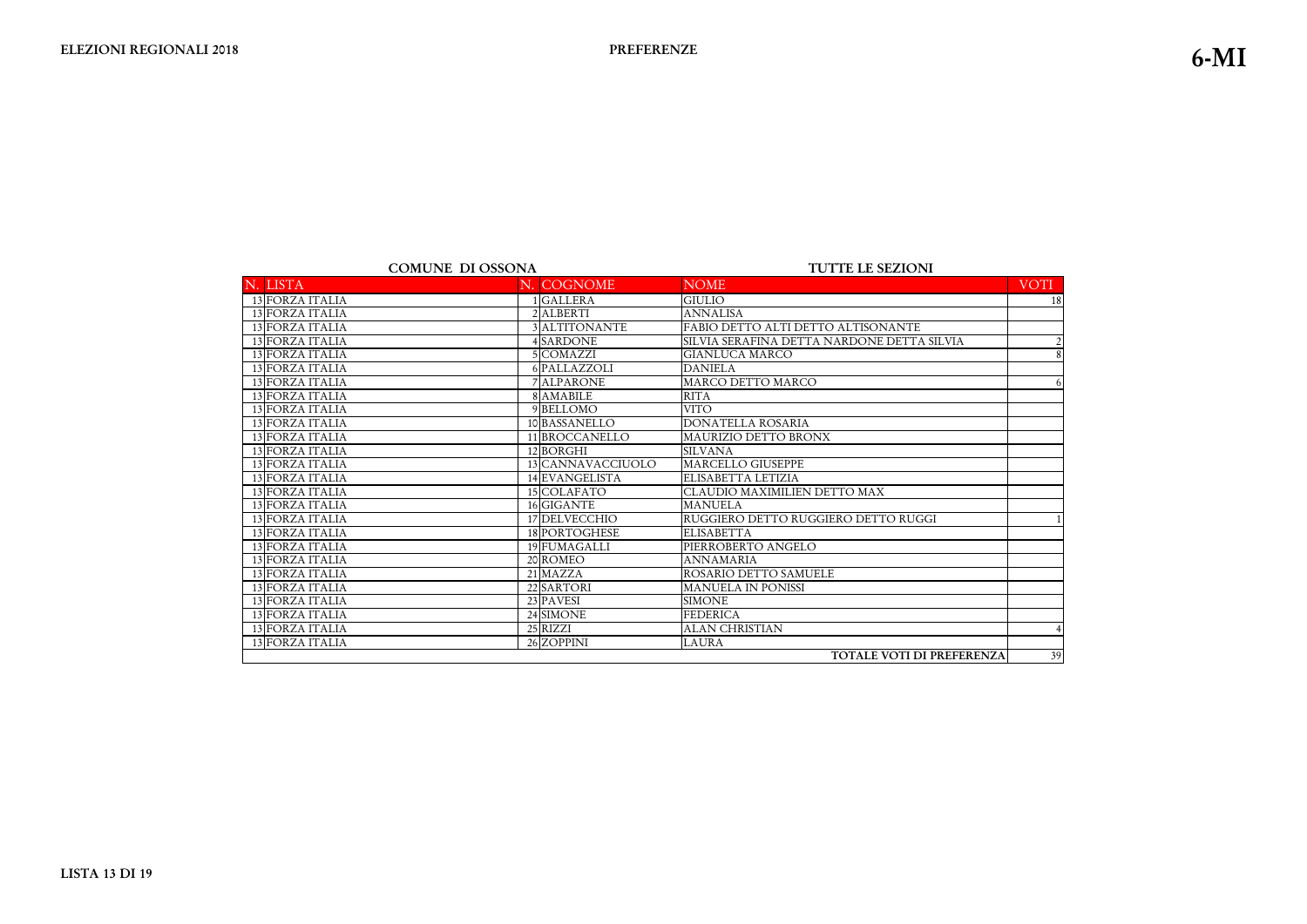|                              | <b>COMUNE DI OSSONA</b> | <b>TUTTE LE SEZIONI</b> |  |
|------------------------------|-------------------------|-------------------------|--|
| N. LISTA                     | N. COGNOME              | <b>NOME</b>             |  |
| 14 PARTITO PENSIONATI        | 1 FATUZZO               | <b>ELISABETTA</b>       |  |
| 14 PARTITO PENSIONATI        | 2 MISEROTTI             | <b>LINO</b>             |  |
| 14 PARTITO PENSIONATI        | 3 FRANCHINO             | <b>SARA</b>             |  |
| 14 PARTITO PENSIONATI        | 4BOLDRINI               | <b>GIACINTO</b>         |  |
| <b>14 PARTITO PENSIONATI</b> | 5 GOLA                  | <b>IVANA</b>            |  |
| 14 PARTITO PENSIONATI        | 6SIOTTO                 | <b>GIOVANNI</b>         |  |
| 14 PARTITO PENSIONATI        | 7 ZAMBONI               | <b>ELENA</b>            |  |
| 14 PARTITO PENSIONATI        | 8 MARANGONI             | PIETRO                  |  |
| 14 PARTITO PENSIONATI        | 9 MONTERISI             | <b>CONCETTA</b>         |  |
| 14 PARTITO PENSIONATI        | 10 SOFIA                | ORAZIO                  |  |
| 14 PARTITO PENSIONATI        | 11 BOCCHI               | <b>RENATA</b>           |  |
| 14 PARTITO PENSIONATI        | 12 PONTIROLI            | <b>MASSIMILIANO</b>     |  |
| 14 PARTITO PENSIONATI        | 13 KIRIN                | <b>ZDENKA</b>           |  |
| 14 PARTITO PENSIONATI        | 14 PORTOLESI            | <b>ROSARIO</b>          |  |
| 14 PARTITO PENSIONATI        | <b>15 LO RE</b>         | <b>SALVATORA MARIA</b>  |  |
| 14 PARTITO PENSIONATI        | 16 VISCOMI              | <b>ALFREDO</b>          |  |
| 14 PARTITO PENSIONATI        | 17 PERNICE              | <b>NATALIA</b>          |  |
| 14 PARTITO PENSIONATI        | 18 LEONE                | <b>MARIO</b>            |  |
| 14 PARTITO PENSIONATI        | 19 LICO                 | <b>ANNA</b>             |  |
| 14 PARTITO PENSIONATI        | 20 OSSINO               | <b>DOMENICO</b>         |  |
| 14 PARTITO PENSIONATI        | 21 SCHINCO              | <b>RAFFAELA</b>         |  |
| 14 PARTITO PENSIONATI        | 22 BERSANI              | <b>ETTORE</b>           |  |
| 14 PARTITO PENSIONATI        | 23 DE MOMI              | <b>MARIA</b>            |  |
| 14 PARTITO PENSIONATI        | 24 BRUNO                | <b>GIUSEPPE</b>         |  |
| 14 PARTITO PENSIONATI        | 25 BARILLI              | <b>CARLA</b>            |  |
| 14 PARTITO PENSIONATI        | 26 DANTE                | <b>ANTONIO</b>          |  |

**TOTALE VOTI DI PREFEREN** 

|       | VOTI |
|-------|------|
|       |      |
|       |      |
|       |      |
|       |      |
|       |      |
|       |      |
|       |      |
|       |      |
|       |      |
|       |      |
|       |      |
|       |      |
|       |      |
|       |      |
|       |      |
|       |      |
|       |      |
|       |      |
|       |      |
|       |      |
|       |      |
|       |      |
|       |      |
|       |      |
|       |      |
|       |      |
| RENZA | 0    |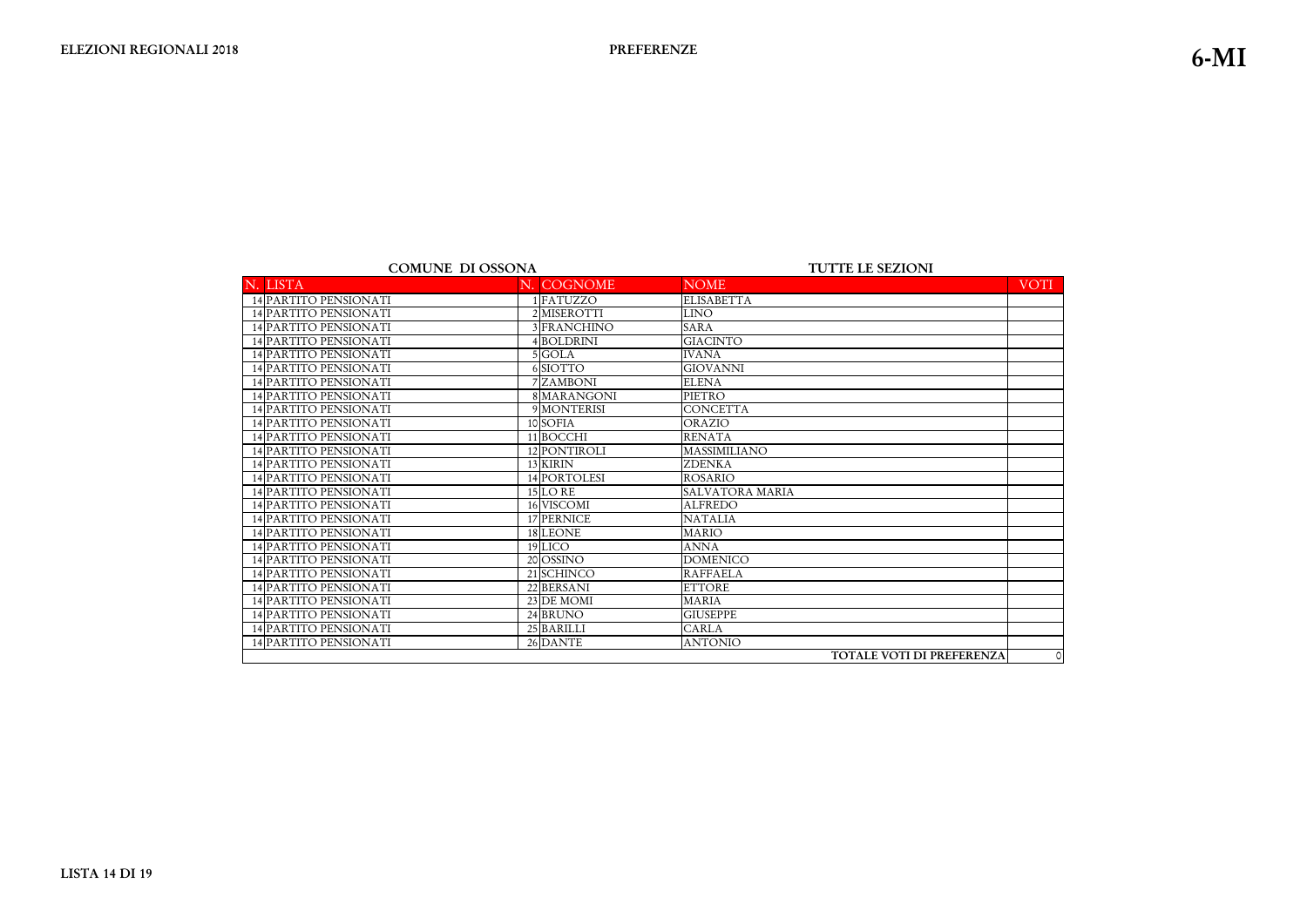#### TUTTE LE SEZIONI

| N. LISTA                                | N. COGNOME          | <b>NOME</b>                      | <b>VOTI</b>    |
|-----------------------------------------|---------------------|----------------------------------|----------------|
| 15 FRATELLI D'ITALIA CON GIORGIA MELONI | 1 DE CORATO         | <b>RICCARDO</b>                  |                |
| 15 FRATELLI D'ITALIA CON GIORGIA MELONI | 2BALDINI            | <b>MARIA TERESA</b>              |                |
| 15 FRATELLI D'ITALIA CON GIORGIA MELONI | <b>3 LA RUSSA</b>   | <b>ROMANO MARIA</b>              |                |
| 15 FRATELLI D'ITALIA CON GIORGIA MELONI | 4 CACUCCI           | <b>MAIRA DETTA MAIRA</b>         |                |
| 15 FRATELLI D'ITALIA CON GIORGIA MELONI | 5 LUCENTE           | <b>FRANCO</b>                    |                |
| 15 FRATELLI D'ITALIA CON GIORGIA MELONI | 6 CORTINOVI         | <b>SERENA</b>                    |                |
| 15 FRATELLI D'ITALIA CON GIORGIA MELONI | 7 RAIMONDO          | CARMINE FABIO DETTO RAIMONDI     |                |
| 15 FRATELLI D'ITALIA CON GIORGIA MELONI | 8 CESARANO          | <b>MARIA ROSARIA</b>             |                |
| 15 FRATELLI D'ITALIA CON GIORGIA MELONI | 9 SAGGESE           | <b>ANTONIO</b>                   |                |
| 15 FRATELLI D'ITALIA CON GIORGIA MELONI | 10 DELL'ACQUA       | <b>DEBORAH</b>                   |                |
| 15 FRATELLI D'ITALIA CON GIORGIA MELONI | 11 BARGIACCHI       | <b>SACHA MARCELLO</b>            |                |
| 15 FRATELLI D'ITALIA CON GIORGIA MELONI | 12 IANNACONE        | <b>NORMA</b>                     |                |
| 15 FRATELLI D'ITALIA CON GIORGIA MELONI | 13 BOCCHIERI        | <b>MARCO</b>                     |                |
| 15 FRATELLI D'ITALIA CON GIORGIA MELONI | 14 NOBILI           | <b>JESSICA</b>                   |                |
| 15 FRATELLI D'ITALIA CON GIORGIA MELONI | <b>15 DI RIENZO</b> | <b>ANGELO</b>                    |                |
| 15 FRATELLI D'ITALIA CON GIORGIA MELONI | 16 PINNA            | <b>CRISTINA</b>                  |                |
| 15 FRATELLI D'ITALIA CON GIORGIA MELONI | 17 FAVA             | <b>MAURILIO</b>                  |                |
| 15 FRATELLI D'ITALIA CON GIORGIA MELONI | 18 RAMAROLI         | <b>MONICA</b>                    |                |
| 15 FRATELLI D'ITALIA CON GIORGIA MELONI | 19 MASINI           | <b>ANDREA</b>                    | $\mathfrak{D}$ |
| 15 FRATELLI D'ITALIA CON GIORGIA MELONI | 20 SALA             | <b>CAROLINA</b>                  |                |
| 15 FRATELLI D'ITALIA CON GIORGIA MELONI | 21 MATURO           | <b>RENATO</b>                    |                |
| 15 FRATELLI D'ITALIA CON GIORGIA MELONI | 22 SOLDADINO        | <b>GIULIANA</b>                  | 11             |
| 15 FRATELLI D'ITALIA CON GIORGIA MELONI | 23 POZZOLI          | <b>ALBERTO DETTO PINO</b>        |                |
| 15 FRATELLI D'ITALIA CON GIORGIA MELONI | 24 VIGNOLA          | <b>ANNA RAFFAELA</b>             |                |
| 15 FRATELLI D'ITALIA CON GIORGIA MELONI | 25 SICIGNANO        | <b>FRANCESCO</b>                 |                |
| 15 FRATELLI D'ITALIA CON GIORGIA MELONI | 26 CABRAS           | <b>SECONDA</b>                   |                |
|                                         |                     | <b>TOTALE VOTI DI PREFERENZA</b> | 17             |

**LISTA 15 DI 19**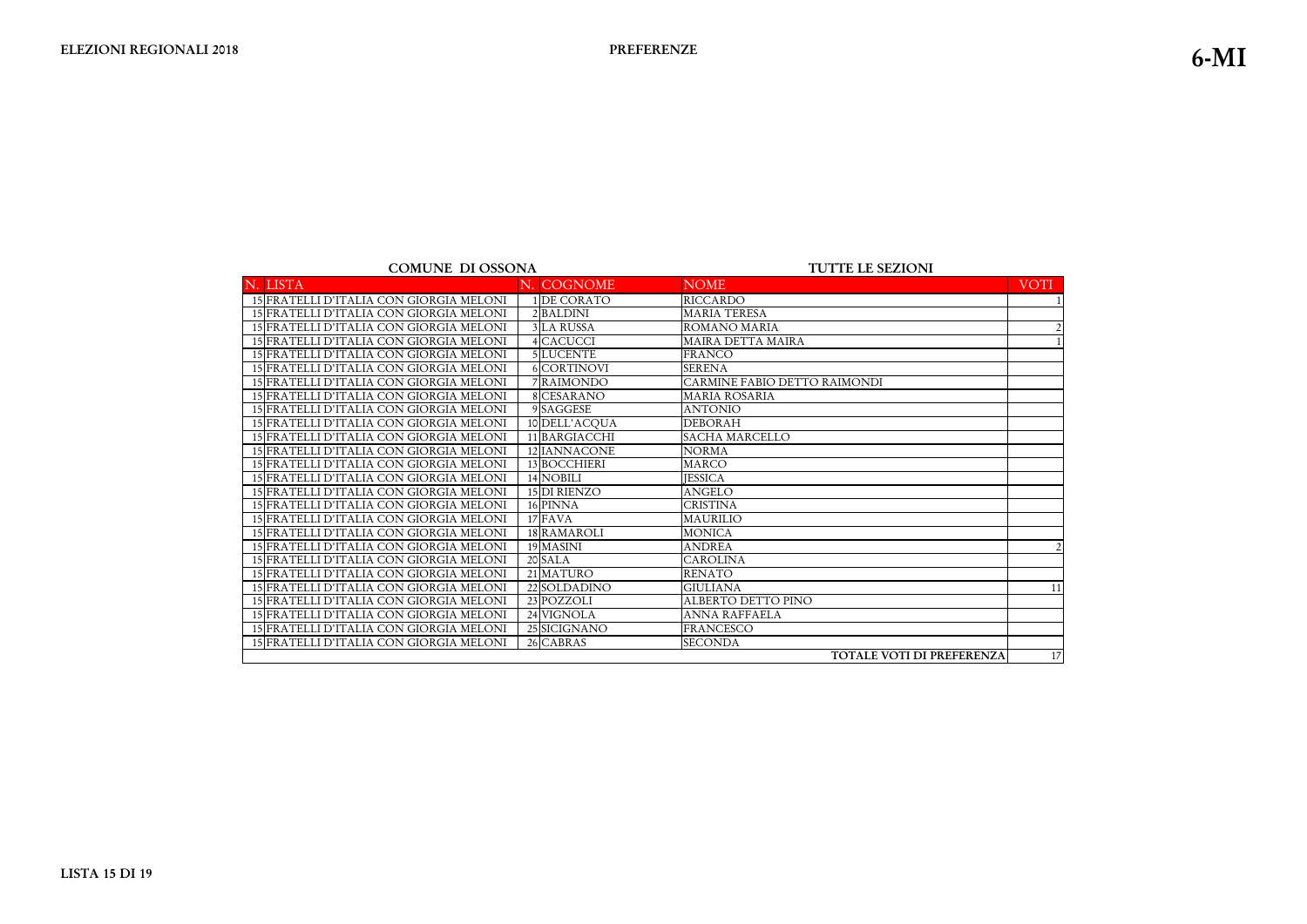| <b>COMUNE DI OSSONA</b> |  |
|-------------------------|--|
|-------------------------|--|

#### TUTTE LE SEZIONI

| N. LISTA                  | N. COGNOME     | <b>NOME</b>                                  | <b>VOTI</b>    |
|---------------------------|----------------|----------------------------------------------|----------------|
| 16 NOI CON L'ITALIA - UDC | 1DEL GOBBO     | <b>LUCA</b>                                  | 21             |
| 16 NOI CON L'ITALIA - UDC | 2ASSANDRI      | <b>MARINA</b>                                |                |
| 16 NOI CON L'ITALIA - UDC | 3 DE ROSA      | <b>GERARDO</b>                               |                |
| 16 NOI CON L'ITALIA - UDC | 4BERTRAND      | <b>VINCENZA</b>                              |                |
| 16 NOI CON L'ITALIA - UDC | 5 SPAGGIARI    | PIERGIORGIO                                  | $\overline{2}$ |
| 16 NOI CON L'ITALIA - UDC | 6 CANEPARO     | <b>MARIA DETTA FATIMA</b>                    |                |
| 16 NOI CON L'ITALIA - UDC | 7 CARLEO       | <b>LUCA</b>                                  |                |
| 16 NOI CON L'ITALIA - UDC | 8 CATIZZONE    | <b>DANIELA</b>                               |                |
| 16 NOI CON L'ITALIA - UDC | 9 LANDONI      | <b>GUIDO</b>                                 |                |
| 16 NOI CON L'ITALIA - UDC | 10 DE LONGIS   | <b>PATRIZIA</b>                              |                |
| 16 NOI CON L'ITALIA - UDC | 11 MANCUSO     | <b>GIUSEPPE</b>                              |                |
| 16 NOI CON L'ITALIA - UDC | 12 FOTI        | <b>BARBARA CARMELA EMMA</b>                  |                |
| 16 NOI CON L'ITALIA - UDC | 13 MANTI       | <b>ANTONINO VINCENZO</b>                     |                |
| 16 NOI CON L'ITALIA - UDC | 14 FRASCAROLI  | <b>SABRINA VALENTINA</b>                     |                |
| 16 NOI CON L'ITALIA - UDC |                | 15 RAFFAELE DI BARLETTA ROBERTO BRUNO SILVIO |                |
| 16 NOI CON L'ITALIA - UDC | 16 GALEASSO    | <b>GRAZIELLA FRANCA</b>                      |                |
| 16 NOI CON L'ITALIA - UDC | 17 SOLBIATI    | <b>MATTIA</b>                                |                |
| 16 NOI CON L'ITALIA - UDC | 18 GARZOLI     | <b>ILARIA</b>                                |                |
| 16 NOI CON L'ITALIA - UDC | 19 TRICARICO   | MAURIZIO                                     |                |
| 16 NOI CON L'ITALIA - UDC | 20 GIOVANATI   | <b>DEBORAH</b>                               | 4              |
| 16 NOI CON L'ITALIA - UDC | 21 TUROLA      | <b>IVAN DETTO IVAN</b>                       |                |
| 16 NOI CON L'ITALIA - UDC | 22 MANISCO     | <b>IRENE</b>                                 |                |
| 16 NOI CON L'ITALIA - UDC | 23 VENTIMIGLIA | <b>ANTONINO</b>                              |                |
| 16 NOI CON L'ITALIA - UDC | 24 REHO        | DANIELA DETTA REO DETTA REA                  |                |
| 16 NOI CON L'ITALIA - UDC | 25 ZANOLIO     | <b>CARMINE</b>                               |                |
| 16 NOI CON L'ITALIA - UDC | 26 SODDU       | <b>LORENA</b>                                |                |
|                           |                | <b>TOTALE VOTI DI PREFERENZA</b>             | 28             |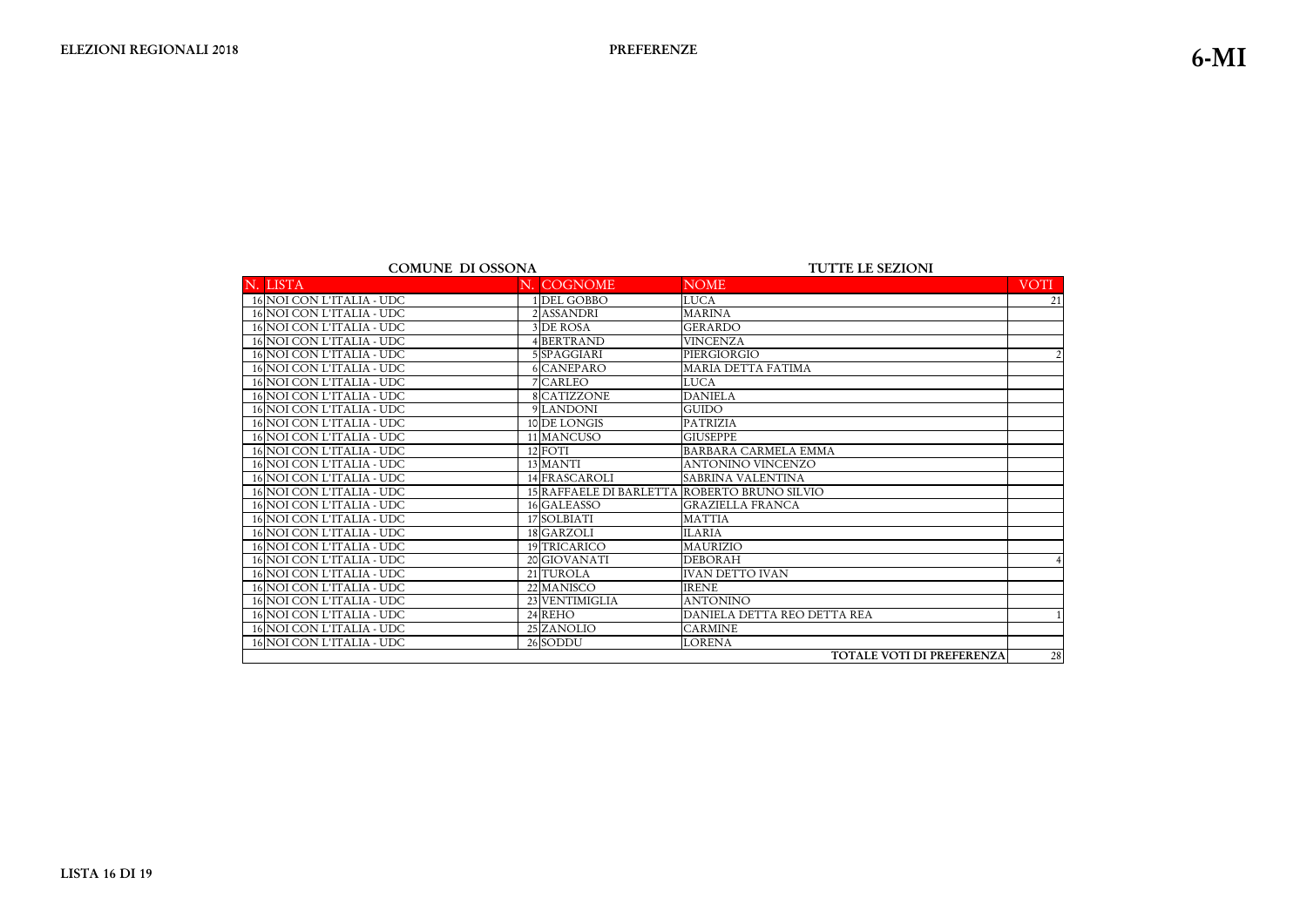|  | <b>COMUNE DI OSSONA</b> |
|--|-------------------------|
|--|-------------------------|

| <b>COMUNE DI OSSONA</b> |                             |  |                       | <b>TUTTE LE SEZIONI</b>                |             |  |
|-------------------------|-----------------------------|--|-----------------------|----------------------------------------|-------------|--|
|                         | N. LISTA                    |  | N. COGNOME            | <b>NOME</b>                            | <b>VOTI</b> |  |
|                         | 17 ENERGIE PER LA LOMBARDIA |  | 1 PALMERI             | MANFREDI DETTO PALMIERI DETTO MANFREDI |             |  |
|                         | 17 ENERGIE PER LA LOMBARDIA |  | 2 RAVANELLI           | MARIA VITTORIA CRISTINA                |             |  |
|                         | 17 ENERGIE PER LA LOMBARDIA |  | 3 CROCI               | <b>EDOARDO</b>                         |             |  |
|                         | 17 ENERGIE PER LA LOMBARDIA |  | <b>ISMAIL MOHAMED</b> | MARIAN DETTA MARYAN ISMAIL             |             |  |
|                         | 17 ENERGIE PER LA LOMBARDIA |  | 5 POSITANO            | VITTORIO MICHELE                       |             |  |
|                         | 17 ENERGIE PER LA LOMBARDIA |  | 6 BECKER              | <b>ELISABETTA</b>                      |             |  |
|                         | 17 ENERGIE PER LA LOMBARDIA |  | 7 COBIANCHI           | <b>CLAUDIO</b>                         |             |  |
|                         | 17 ENERGIE PER LA LOMBARDIA |  | 8 CREPERIO            | <b>SUSANNA</b>                         |             |  |
|                         | 17 ENERGIE PER LA LOMBARDIA |  | 9 CERTANI             | <b>MATTEO</b>                          |             |  |
|                         | 17 ENERGIE PER LA LOMBARDIA |  | 10 PIGNATTI MORANO    | ANNA MARIA CARLA GRAZIA                |             |  |
|                         | 17 ENERGIE PER LA LOMBARDIA |  | 11 ADDANTE            | <b>MICHELE</b>                         |             |  |
|                         | 17 ENERGIE PER LA LOMBARDIA |  | 12 FERRARIS           | <b>ANNA</b>                            |             |  |
|                         | 17 ENERGIE PER LA LOMBARDIA |  | 13 FASCIANI           | <b>IVAN</b>                            |             |  |
|                         | 17 ENERGIE PER LA LOMBARDIA |  | 14 GUASCHI            | <b>ALESSANDRA</b>                      |             |  |
|                         | 17 ENERGIE PER LA LOMBARDIA |  | 15 PAGLIETTI          | CARLO                                  |             |  |
|                         | 17 ENERGIE PER LA LOMBARDIA |  | 16 MYFTARI            | <b>ELIERTA</b>                         |             |  |
|                         | 17 ENERGIE PER LA LOMBARDIA |  | 17 ROMEO              | <b>LUCA</b>                            |             |  |
|                         | 17 ENERGIE PER LA LOMBARDIA |  | 18 ONOPRIYENKO        | OLENA DETTA ELENA DETTA OLENA          |             |  |
|                         | 17 ENERGIE PER LA LOMBARDIA |  | 19 RONCALLI           | <b>MASSIMO</b>                         |             |  |
|                         | 17 ENERGIE PER LA LOMBARDIA |  | 20 TANGHETTI          | <b>ADRIA</b>                           |             |  |
|                         | 17 ENERGIE PER LA LOMBARDIA |  | 21 TOGNAZZO           | <b>MICHELE</b>                         |             |  |
|                         | 17 ENERGIE PER LA LOMBARDIA |  | 22 TOSO               | <b>CLAUDIA</b>                         |             |  |
|                         | 17 ENERGIE PER LA LOMBARDIA |  | 23 TRABATTONI         | <b>ETTORE</b>                          |             |  |
|                         | 17 ENERGIE PER LA LOMBARDIA |  | 24 VECCHINI           | <b>FRANCESCA</b>                       |             |  |
|                         | 17 ENERGIE PER LA LOMBARDIA |  | 25 NICOLOSI           | <b>RICCARDO</b>                        |             |  |
|                         | 17 ENERGIE PER LA LOMBARDIA |  | 26 GARAVAGLIA         | <b>MONICA</b>                          |             |  |
|                         |                             |  |                       | <b>TOTALE VOTI DI PREFERENZA</b>       | $\circ$     |  |

**-ISTA 17 DI 19**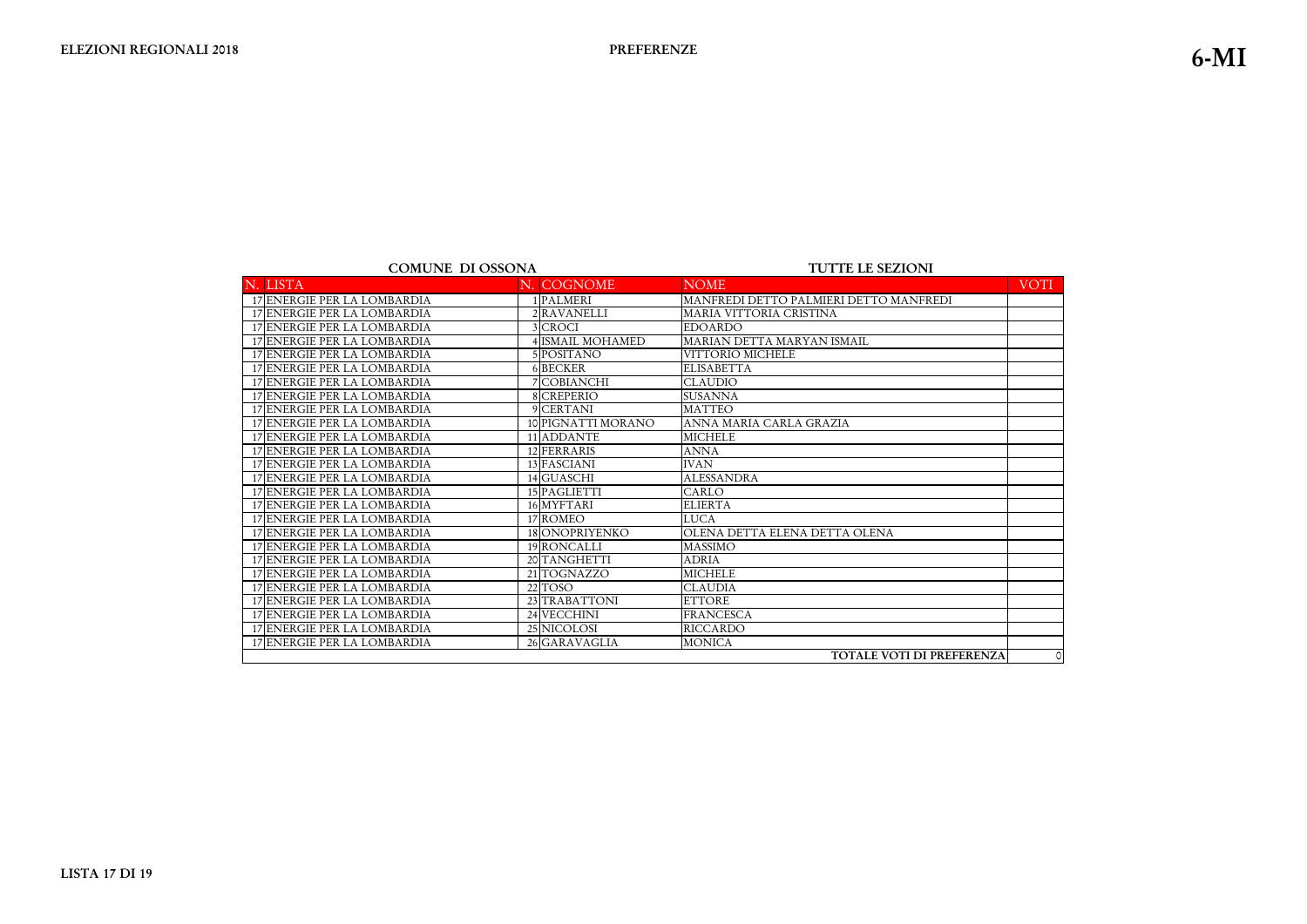|          | <b>COMUNE DI OSSONA</b> | <b>TUTTE LE SEZIONI</b>          |           |  |
|----------|-------------------------|----------------------------------|-----------|--|
| N. LISTA | N. COGNOME              | <b>NOME</b>                      | VOTI      |  |
| 18 LEGA  | 1 SENNA                 | <b>GIANMARCO</b>                 |           |  |
| 18 LEGA  | 2SCURATI                | <b>SILVIA</b>                    |           |  |
| 18 LEGA  | 3 PASE                  | <b>RICCARDO</b>                  |           |  |
| 18 LEGA  | 4 FUMAGALLI             | <b>SARA</b>                      |           |  |
| 18 LEGA  | 5 BASTONI               | <b>MASSIMILIANO</b>              |           |  |
| 18 LEGA  | 6 CONTINI               | <b>BARBARA</b>                   |           |  |
| 18 LEGA  | 7 TREZZANI              | <b>CURZIO</b>                    | 16        |  |
| 18 LEGA  | 8 ACCINELLI             | LAURA                            |           |  |
| 18 LEGA  | 9 ALIPRANDI             | <b>MASSIMILIANO</b>              |           |  |
| 18 LEGA  | 10 AIRAGHI              | <b>ALBA MARIA</b>                |           |  |
| 18 LEGA  | 11 BELLI                | <b>ALESSANDRO</b>                |           |  |
| 18 LEGA  | 12 ANVAR                | <b>SUSANNA</b>                   |           |  |
| 18 LEGA  | 13 BRAMBILLA            | <b>SERGIO</b>                    |           |  |
| 18 LEGA  | 14 BONAFFINI            | <b>FRANCESCA</b>                 |           |  |
| 18 LEGA  | 15 DONATI               | <b>ANDREA</b>                    |           |  |
| 18 LEGA  | $16$ DI RITO            | <b>GIULIANA</b>                  |           |  |
| 18 LEGA  | 17 FLORA                | FERDINANDO ROCCO LUIGI ANGELO    |           |  |
| 18 LEGA  | 18 MAGNONI              | <b>DONATELLA</b>                 |           |  |
| 18 LEGA  | 19 GHILARDI             | <b>GIORGIO</b>                   |           |  |
| 18 LEGA  | 20 MARTIRE              | <b>FRANCESCA</b>                 |           |  |
| 18 LEGA  | 21 GIUDICI              | <b>SIMONE</b>                    |           |  |
| 18 LEGA  | 22 MINORINI             | <b>EMANUELA</b>                  |           |  |
| 18 LEGA  | 23 LETTIERI             | <b>ALDO</b>                      |           |  |
| 18 LEGA  | 24 ORLANDI              | <b>ELENA</b>                     |           |  |
| 18 LEGA  | 25 PATRUNO              | <b>GIANLUCA</b>                  |           |  |
| 18 LEGA  | 26 PORRATI              | <b>MONICA</b>                    | <b>70</b> |  |
|          |                         | <b>TOTALE VOTI DI PREFERENZA</b> | 93        |  |

| $\frac{2}{1}$<br>$\overline{\mathbf{r}}$<br>$\overline{16}$<br>IZ. | <b>VOTI</b> |
|--------------------------------------------------------------------|-------------|
|                                                                    |             |
|                                                                    |             |
|                                                                    |             |
|                                                                    |             |
|                                                                    |             |
|                                                                    |             |
|                                                                    |             |
|                                                                    |             |
|                                                                    |             |
|                                                                    |             |
|                                                                    |             |
|                                                                    |             |
|                                                                    |             |
|                                                                    |             |
|                                                                    |             |
|                                                                    |             |
|                                                                    |             |
|                                                                    |             |
|                                                                    |             |
|                                                                    |             |
|                                                                    |             |
|                                                                    |             |
|                                                                    |             |
|                                                                    |             |
|                                                                    |             |
|                                                                    |             |
|                                                                    |             |